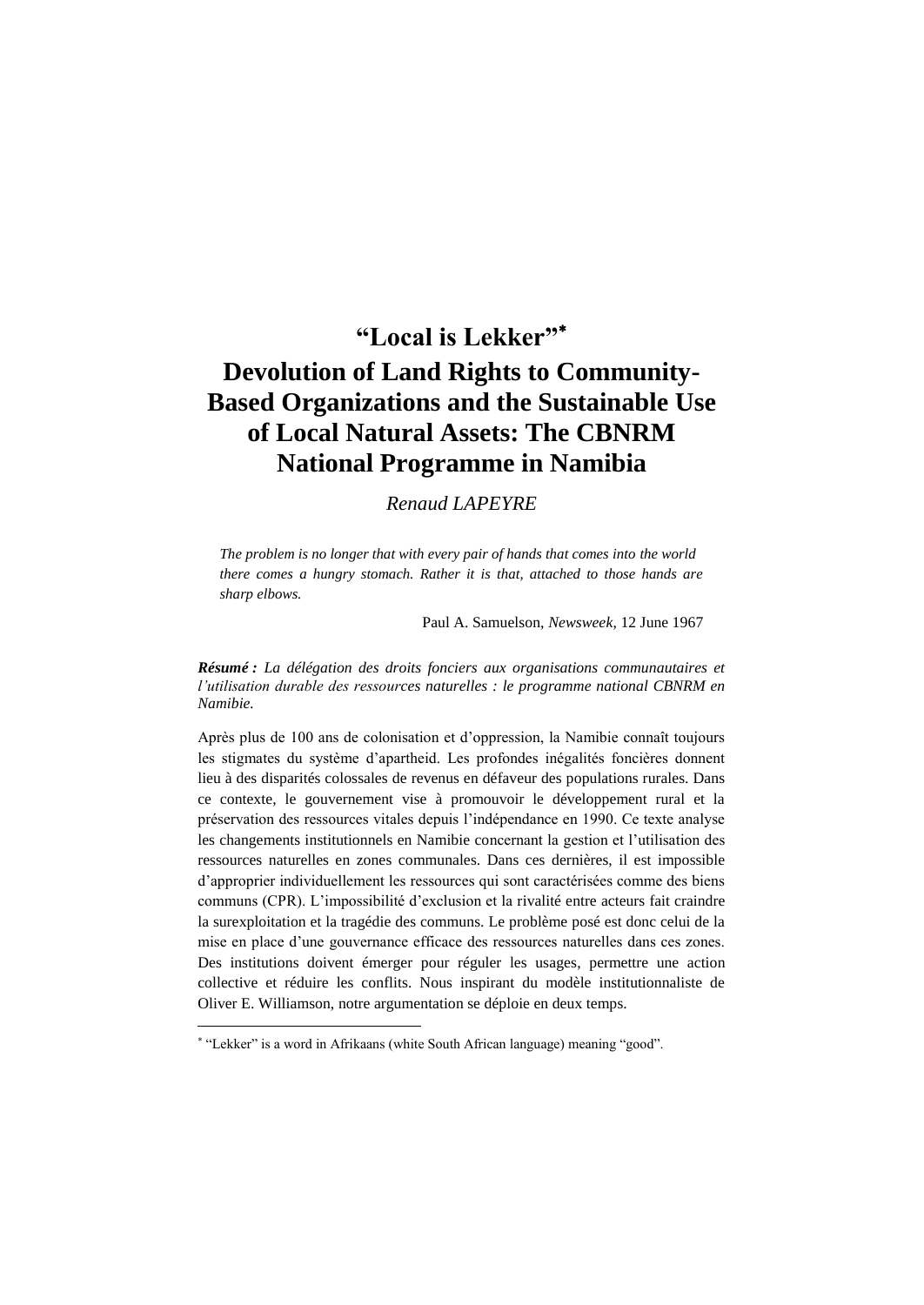Dans un premier temps, nous montrons que la nouvelle régulation délègue aux communautés rurales, regroupées en entités juridiques, *conservancy*, des nouveaux droits de propriété sur les ressources communes (programme CBNRM). Cet élément est primordial puisqu"il permet aux populations dépendantes de bénéficier de l"utilisation des actifs naturels de leurs territoires et ainsi de les inciter, dans leur propre intérêt, à les conserver. Ces nouveaux droits fonciers sécurisent la situation sociale et économique des communautés désavantagées. Cependant, ce changement foncier n"est que trop partiel. La décentralisation est incomplète et l"État souhaite garder un grand nombre de ses prérogatives passées. Les communautés ne peuvent pas totalement faire respecter et appliquer les plans d"aménagement et de gestion qu"elles mettent en œuvre. Apparaissent dès lors de nouveaux conflits pour l"appropriation de la rente et des revenus de l"utilisation des ressources naturelles.

Dans un deuxième temps, nous analysons les différents arrangements locaux institutionnels, contractuels, qui régulent la conservation et l"utilisation des ressources naturelles en zones communales. Nous montrons ainsi que le programme CBNRM est une structure de co-management où État et communautés se partagent responsabilités et prérogatives pour mieux gérer les actifs. Face aux limites des structures communautaires, un nouveau paradigme et une nouvelle forme institutionnelle émergent : les contrats de joint-ventures. Cette structure hybride lie les communautés locales au secteur privé pour la mise en valeur, par la construction de *lodges*, des actifs naturels des territoires. Un accord commercial est signé où les communautés transfèrent leur droit d"usage d"un site et de ses ressources vers un opérateur privé qui en échange reverse une part de ses revenus à la *conservancy*. Ces contrats locaux, basés sur une sécurisation des droits fonciers des communautés, permettent une redistribution de la rente touristique vers les populations rurales. La situation reste néanmoins instable puisque cette structure institutionnelle donne lieu à des conflits et marginalise encore trop les *conservancy*. Une plus grande implication des communautés ainsi qu"une réforme foncière plus profonde sont donc impératives si l"État namibien souhaite promouvoir efficacement le développement rural durable.

### **1. INTRODUCTION**

Segregationist laws of the South African apartheid regime in Namibia (1915- 1990) have led to underdevelopment and environmental degradation of communal lands. Local populations were set aside and concentrated in Bantustans, i.e. in ethnically homogeneous reserves. Rural inhabitants were prohibited from owning livestock, cattle, horses or land and were forced into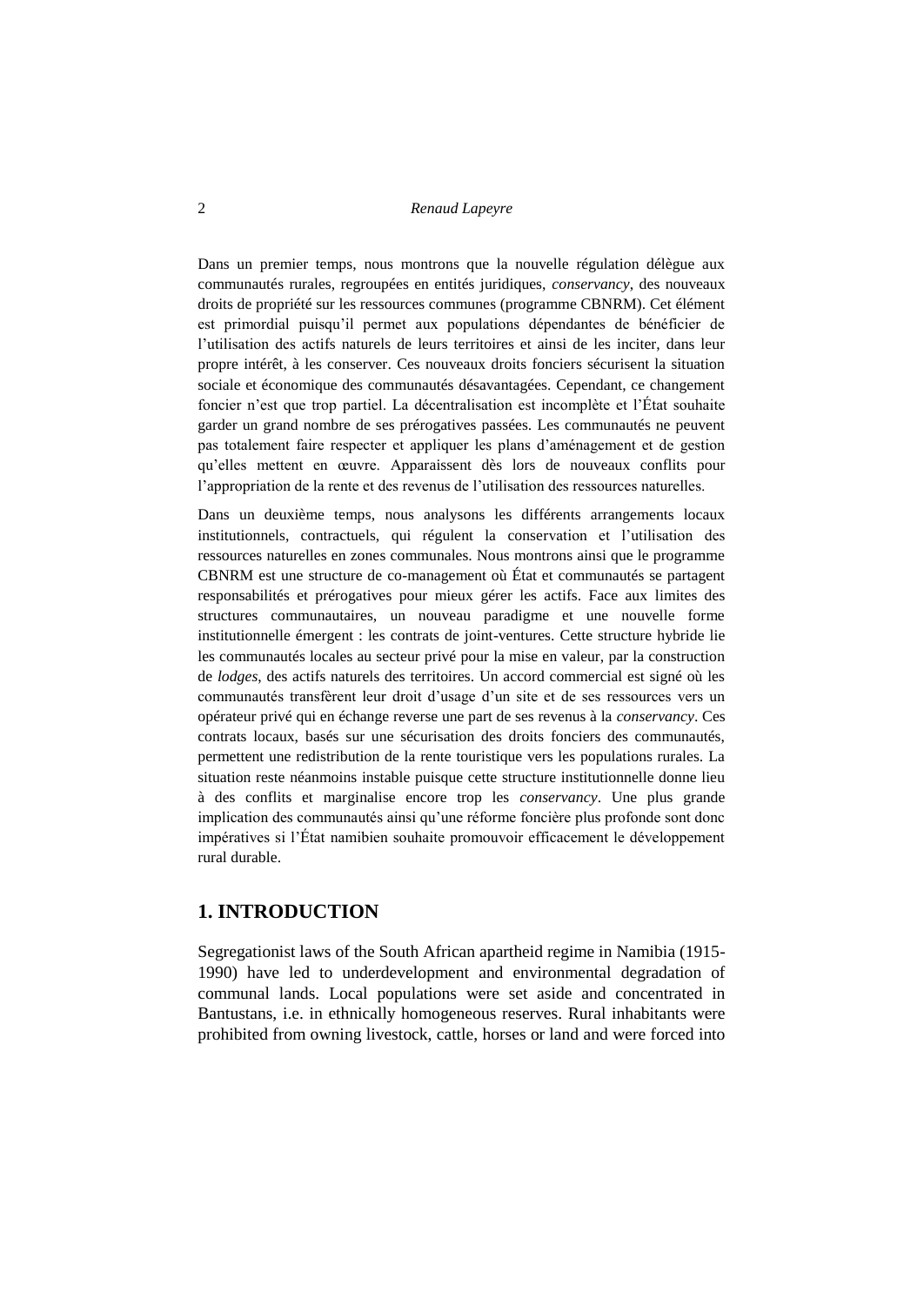wage labour in the so-called white "police zone". As a matter of fact, the labour contract system and land expropriation disrupted the vital relationship between human inhabitants and natural resources.

Poverty, disruption of kin and lineage links, along with high density in arid zones, depleted natural resources in the ethnic homelands. Soil erosion, deforestation, poaching and over-fishing resulted from strategies used by rural communities to survive. Colonial power, moreover, did not have the capacity to control human activities throughout the whole territory. Grazing, forest, fauna and flora resources faced an open-access legal situation. Resources were held in common as no private individual titles were given and no one could be excluded from utilizing resources in Bantustans. At independence, former Bantustans were declared communal lands under State property and the newly established Namibian government inherited those ecological damages and significant income inequalities (Gini coefficient of  $0,707$ ).<sup>1</sup> In 1990, sustainable development, "a development that meets the needs of the present without compromising the ability of future generations to meet their own needs" (WCED 1987), was made a main objective for Namibia. Economic, social and environmental goals were to be reached to fulfil sustainability criteria and to achieve Vision 2030. Improving the condition of previously disadvantaged Namibians and at the same time assessing the preservation of ecosystems became the cornerstones of social stability in the country. Article 95 of the Constitution stipulates that "the State shall actively promote and maintain the welfare of the people by adopting (...) policies aimed at (...) maintenance of ecosystems, essential ecological processes and biological diversity of Namibia and utilisation of living natural resources on a sustainable basis for the benefit of all Namibians, both present and future (…)." Furthermore, Namibia signed the Convention on Biological Diversity (CBD) that recommends conservation *in situ* and community involvement.

Namibia has rich and specific natural assets. Minerals, fish stocks, wildlife, endemic flora and insects, but also dramatic and spectacular landscapes are among the main national resources. Since agriculture, commercial farming and industry are very risky activities, especially in communal lands (former Bantustans were situated in very arid environments), rural communities are closely dependant on natural resources and ecosystems for their livelihoods, food and energy. Thus, it is more and more recognized that communal farmers should participate in and have

<sup>&</sup>lt;sup>1</sup> World Development Indicators 2004, World Bank.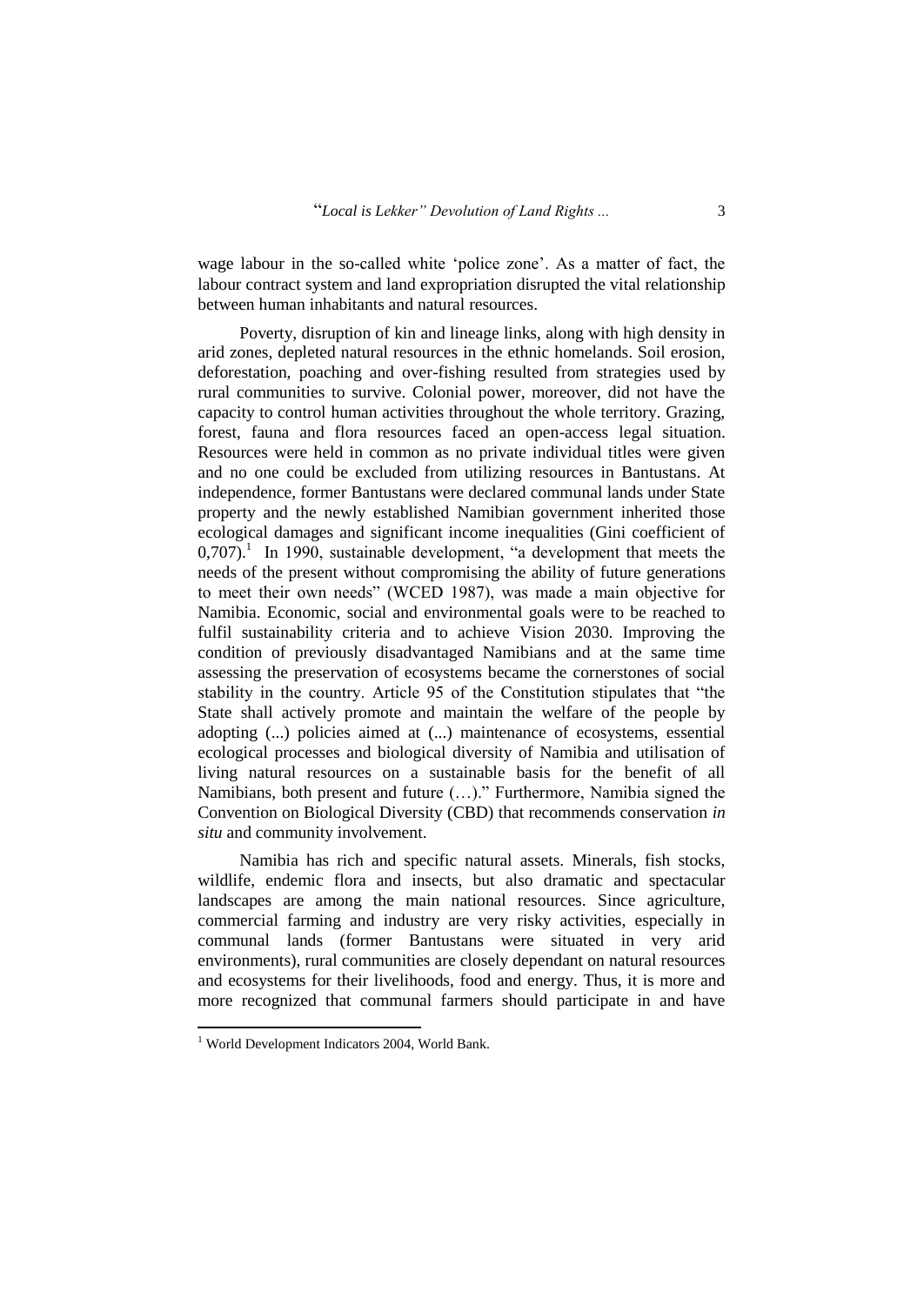incentives for the preservation of ecosystems. Murombedzi (1998) analyses conservation policies in sub-Saharan Africa and their theoretical and ideological background. From programmes of "conservation *against* the people", during the colonial period, when settlers accused indigenous populations of being predators of nature, governments slightly moved to "conservation *for* the people" and "conservation *with* the people". Murombedzi further sets 'conservation *by* the people' as the conservation paradigm to reach. Thus, policies tend to be more and more people-oriented, assessing the fact that preservation and development should be complementary rather than opposed goals.

Nevertheless, one has to be cautious while embracing ideologies such as sustainable development, participation and governance. Although portrayed as working for the common good, these paradigms sometimes reveal preferences and objectives of certain groups and constitute new arenas to make African rural actors accept decentralization, state disengagement in public services, budget reduction and privatization.<sup>2</sup> In this volume, Menon shows how self-governance (as in the case of joint forest management programmes or the new Forest Dwelling Scheduled Castes law) can become another way to bring backward communities into the state discourse on development and modernization. Moreover, in those governance and participation discourses, rural communities are much too often essentialized and described in a romantic manner that conceals conflicts, group inequalities and even sometimes slavery phenomena. As demonstrated by Platteau (2003), communities are not always homogeneous entities. Freeriding and opportunistic behaviours occur frequently in rural contexts. As Karsenty shows in this volume, the 'communist' vision of African villages has driven CBNRM programmes all along and explains in part their limited results. Our contribution aims at questioning this vision and these concepts in the context of Sub-Saharan Africa.

In Namibia, the Nature Conservation Ordinance Amendment Act of 1996 introduced the approaches of community-based natural resources management (CBNRM) and communal land conservancy. Rights are devolved to local communities to manage resources and to benefit from them. It is hoped that local institutions and strategies for sustainable use will emerge and lead both to rural poverty alleviation and to biodiversity preservation. However, after nearly ten years of NGO-supported and state

 $2^2$  For a discussion on the privatization of tourism through international donors' programmes, see Pleumaron (2006) and Lapeyre (2006) in the particular case of Namibia.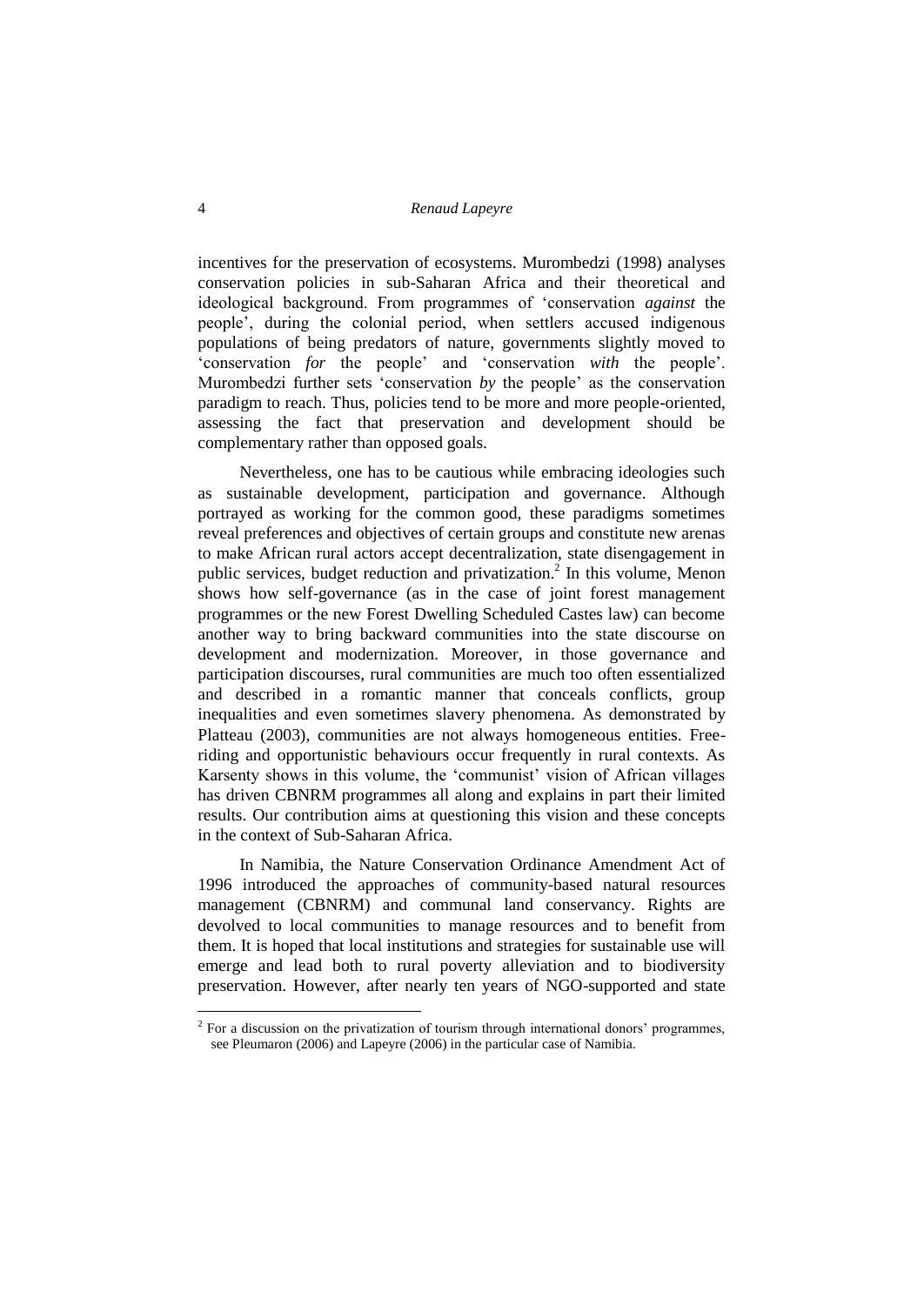programmes, economic and ecological results show contradictory trends. Is the devolution of rights to local communities just a political discourse of tokenism or a real institutional innovation for resource conservation? Is the decentralization of natural resource management not just a substitute vector for the currently slow land reform? Are rural inhabitants truly empowered and do they benefit from their management efforts?

Williamson"s four-level model of institutions (2000) and the approach of Behera and Engel  $(2006)^3$  will provide a theoretical framework permitting us to assess the results of the Namibian CBNRM programme in terms of rights, empowerment and economic benefits. After discussing the model (2.1), we will present the process of devolution of property rights to rural communities in Namibia (2.2). Then, national and local data will be analysed to present financial and non-financial benefits to rural inhabitants (3.1) and to show that rights are incompletely devolved to local levels (3.2). Thereafter, we will use the focal point of contracts to study resource and tourism governance (4.1) and to analyse joint-venture structures and their limits (4.2), before concluding (5).

# **2. Devolution Rights over Natural Resources: Conceptual and Legal Framework**

In this section we will present the new institutional framework in order to analyse the overexploitation of natural resources and to envisage viable solutions to it. We will then illustrate the theory through the Namibian case.

### **2.1. Natural Resources Depletion and Solutions: The Analytical Framework**

Communal lands are situated in arid zones and are not suitable for agriculture and large-scale farming. Nevertheless, Namibia"s abundant natural resources can be incorporated into other production processes and livelihood strategies. However, natural resources in communal lands in Namibia are characterized as common-pool resources (CPR), with very costly exclusion and high competition (subtractability).

Costly exclusion is caused by the *de jure* and the *de facto* legal framework in communal lands. The latter are state-owned but the

<sup>&</sup>lt;sup>3</sup> This approach was based on an Indian case.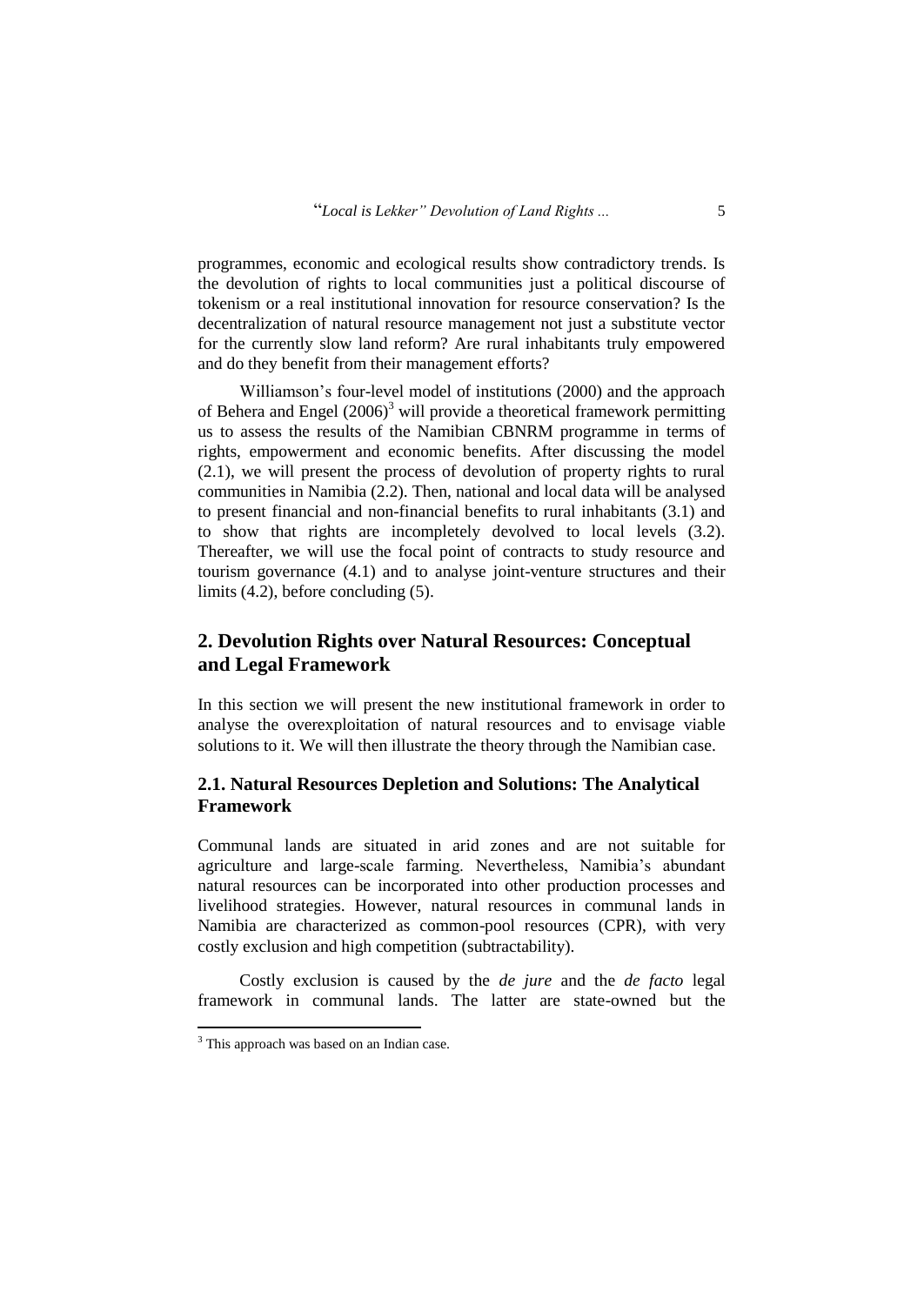government has limited financial capacity to monitor resources on such a large territory. Natural resources are often mobile (wildlife) or on a very large scale (rangelands). The situation is a *de facto* open-access situation as outsiders can use the resource without being excluded.

Regarding subtractability, resource flows are appropriated by users who incorporate them into their individual strategies. If one user gets a certain amount of flows, these are not available to other users. Moreover, ecosystems are multi-functional. Farmers, stockbreeders, hunters, gatherers, tourists and operators compete for the same open-access resource stock. In this context, land conflicts occur because all groups of users follow rent-seeking strategies to capture revenues from the utilization of natural resources.

Baland and Platteau (1996) show how CPR situations *could* lead to the 'tragedy of the commons' (Hardin 1968). Individual strategies lead resource users to exploit maximum flows before others do. The result is the total dissipation of the rent and the depletion of the resource system. *De facto* open-access situations in communal lands in Namibia, owing to low state capacity and to insecure land tenure, combined with rural poverty and demographic growth, put pressure on ecosystems and species during the 1980s and the 1990s. Black rhinos, as well as elephants and springboks, were massively poached by commercial and subsistence hunters. North-west Namibia saw a drastic fall in the number of game. Black rhinos came near to extinction, as did the mountain zebra. Deforestation and soil degradation, as a result of overgrazing, reduced natural resources and farming productivity.

Tragedy is however not an inevitable outcome. Institutions, including property rights regimes, matter (North 1993) and can emerge to coordinate and to regulate relationships between actors and to reduce conflicts. These institutions can be made of formal and informal rules and norms that help to provide for collective action and social stability. As stated by Williamson (2000: 599), "governance is an effort to craft *order* to mitigate *conflict* and to realize *mutual gains*".

Williamson (2000) distinguishes four levels of institutions that determine coordination between actors. Our institutional view of the governance of natural resources in Namibia focuses on Levels II and III (see Fig. 1). Level II is the institutional environment, in which formal rules of the game are designed. Property rights are essential at this level, for they define the *de jure* and *de facto* authority and the responsibility of stakeholders over resources. They determine the way the game will be further played and define the positions and the bargaining powers of the respective actors.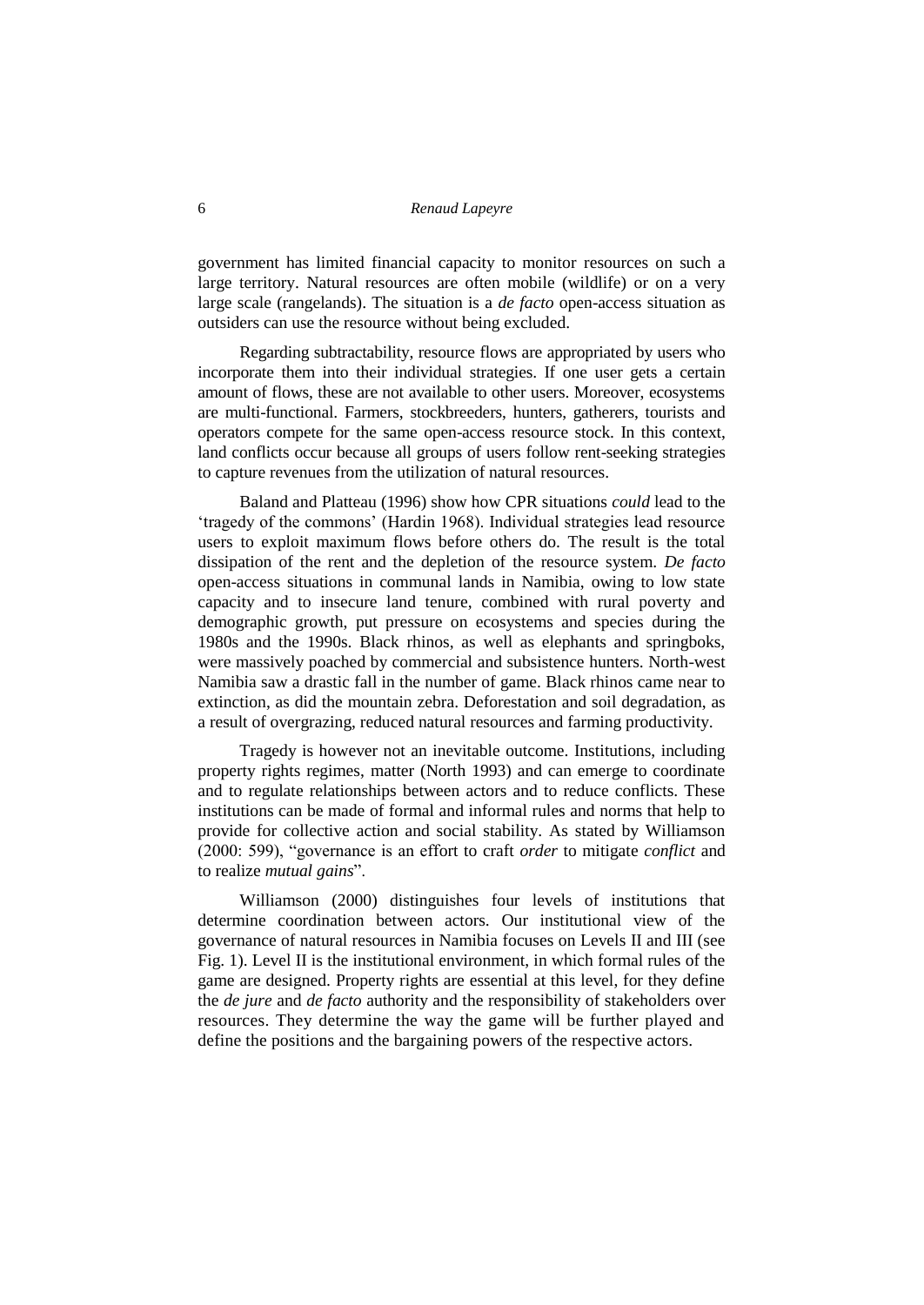Level III is the governance level. The 'play of the game' and transactions are situated here, and contracts as well as conflicts have to be locally coordinated and regulated on this level.



Source: Williamson (2000)

#### **Figure 1: Wiliamson's model of institutions**

In an initial stage, at Level II, property rights should be defined in such a way that they provide secure land tenure and incentives for actors to use CPRs sustainably. According to Bromley (1997: 3, cited in Vail and Hultkrantz 2000), "rights are not relationships between me and an object but rather are relationships between me and others [present or future] with respect to that object (…) To have a property right (…) is to have secure control over a *future benefit stream*. And it is to know that the authority system will come to your defence when that control is threatened" (emphasis is ours). The appropriation of resource flows is possible through property rights and their legitimacy over other users. Unclear property rights prevent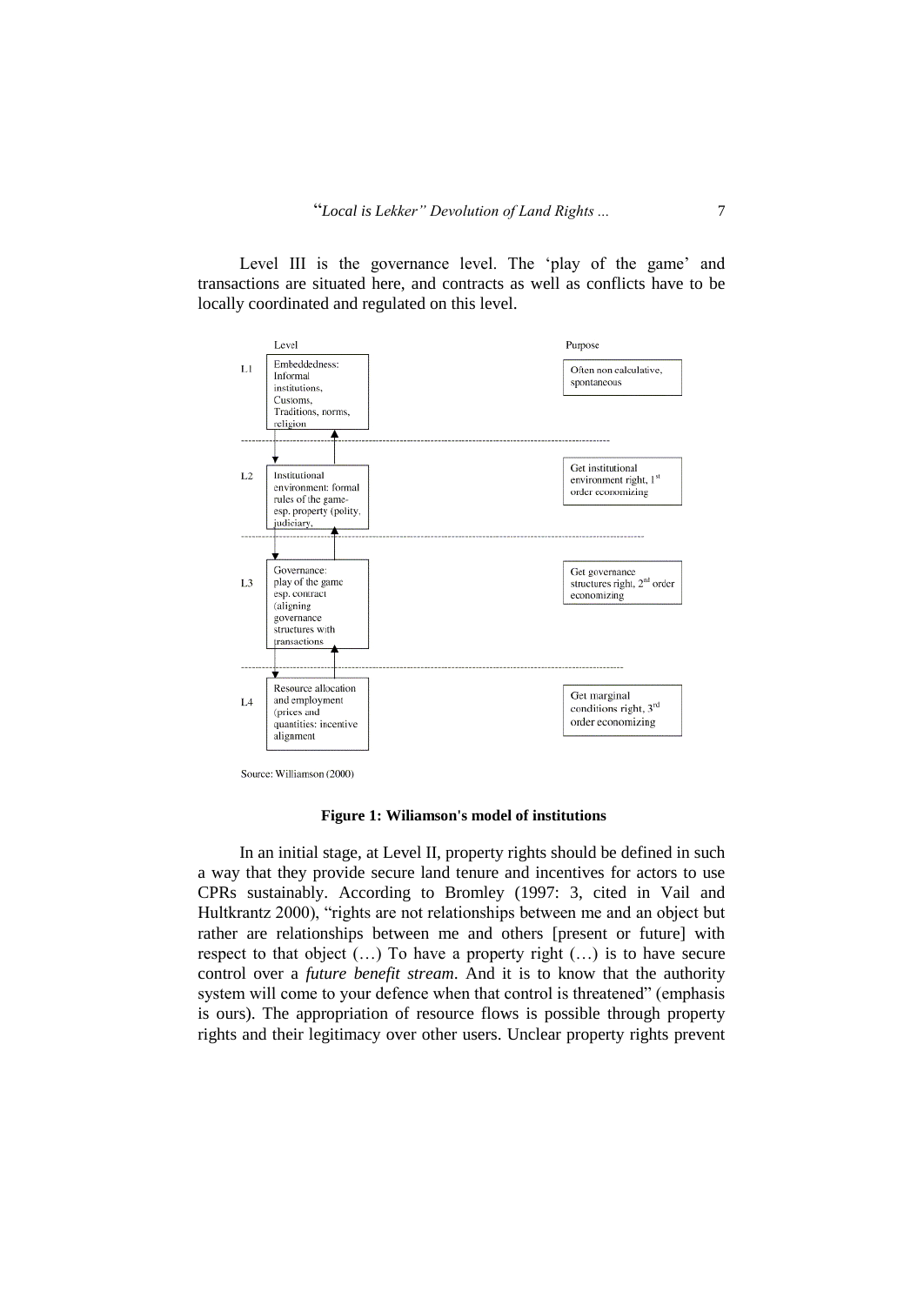actors from securing resource flows and provide them with no incentive to conserve and invest in common natural assets and in equilibrium. The rent is totally dissipated.

As a potential answer, Demsetz (1967) called for private property rights as a way to avoid rent dissipation from CPR mismanagement. The commons must be divided and enclosed so that each agent is fully responsible and bears (captures) alone the costs (revenues) from using the resource system.

However, clear rights are not restricted to private property. Karsenty (1996) and Platteau (1998) demonstrate that evolutionary theories (which postulate that institutions will ultimately and endogenously tend towards individual property regimes) are not empirically verified in most land situations in the world. According to these authors, private property regimes bring social costs and inequity without efficiency. Tenure security is not improved. Investment incentives and access to credit are not better. Following Karsenty"s critiques of the narrow approaches of the new institutional economics (NEI) in land contexts (in this volume), $4$  we position our argument in the Ostrom and Schlager model (1992) of bundles of rights. In this, they define bundles of rights over resources (see Figure 2).

| <b>Rights of action</b>  | Owner            | <b>Proprietor</b> | Claimant         | <b>Authorized</b><br><b>User</b> | <b>Authorized</b><br>entrant |
|--------------------------|------------------|-------------------|------------------|----------------------------------|------------------------------|
| Access                   | X                | $\boldsymbol{X}$  | X                | X                                | $\boldsymbol{X}$             |
| <b>Substraction</b>      | $\boldsymbol{X}$ | $\boldsymbol{X}$  | $\boldsymbol{X}$ | $\boldsymbol{X}$                 |                              |
| <b>Management</b>        | X                | $\boldsymbol{X}$  | $\boldsymbol{X}$ |                                  |                              |
| <b>Exclusion</b>         | X                | $\boldsymbol{X}$  |                  |                                  |                              |
| <i><b>Alienation</b></i> | X                |                   |                  |                                  |                              |

#### **Figure 2 : Bundles of rights** Source: Ostrom and Schlager (1992)

Access, subtraction, management, exclusion and alienation rights of action give various legal statuses to different actors. Such clarification clearly shows the diversity of land strategies and appropriation modalities and it could help to secure rural land rights without privatizing, and to

<u>.</u>

<sup>4</sup> See also the contributions by Chauveau and by Galey in this volume. They make a similar critical assessment of such theories of evolutionary property rights and highlight the conceptual limits of free-market environmentalism.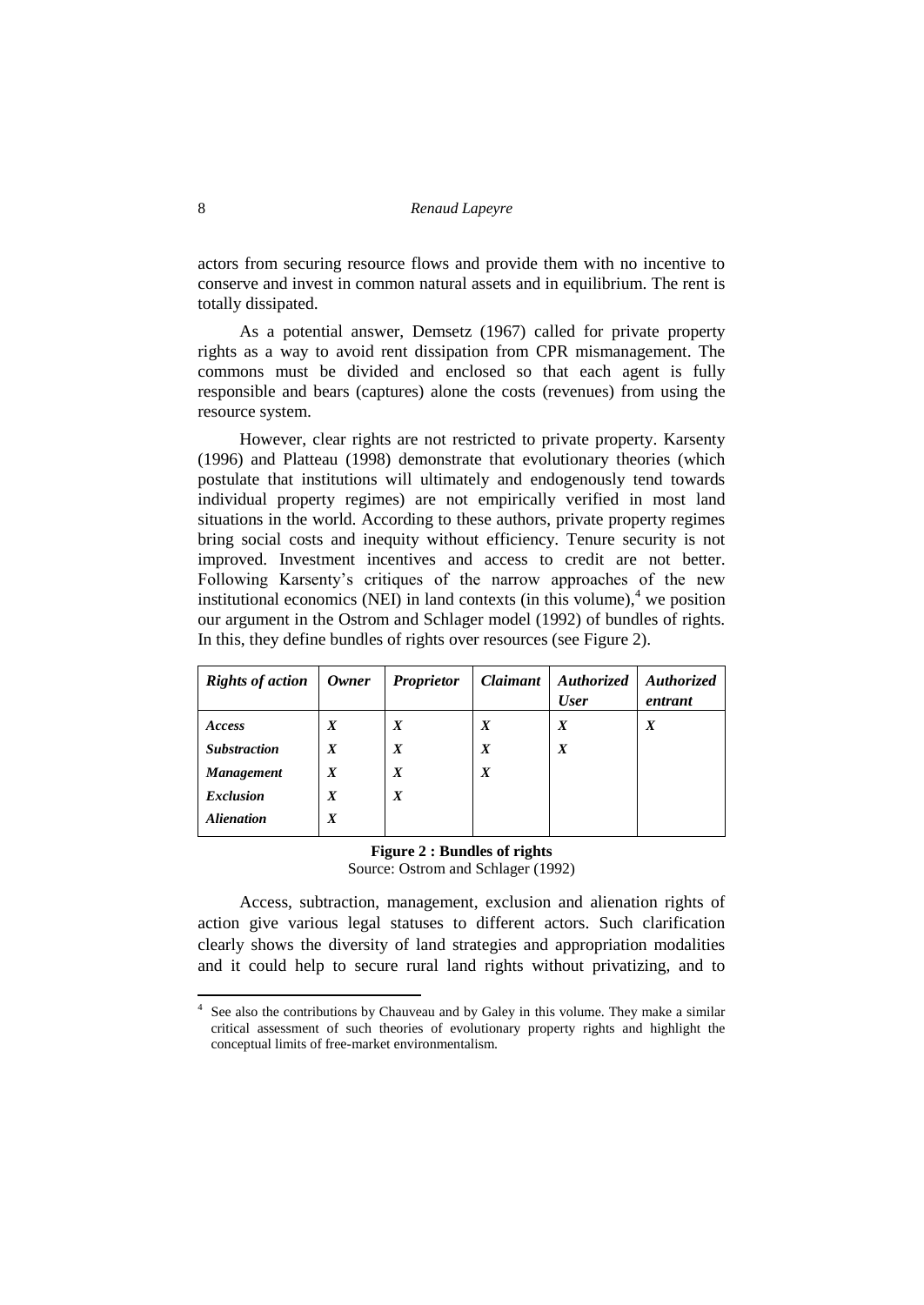provide actors with incentives to manage the commons sustainably and to generate rent efficiently (Lavigne-Delville 1998).

Through this approach, as verified in the field by our Namibian case study, we want to depart from the 'private/public property regime' dichotomy and to show how different institutional land arrangements (rights concerning resource use and control) can emerge in various contexts in a non-evolutionist process in order to craft resource governance institutions. While recognizing the relevance of even broader approaches ("*maîtrises foncières*' theory (Le Roy 1996))<sup>5</sup> to explain land and resource conflicts, we focus here on the frameworks provided by the "bundles of rights" and Williamson's four levels of institutions (2000). In the following section, we will illustrate Level II of institutions in the changing Namibian context.

### **2.2. New Rules of the Game: the CBNRM Programme and the Devolution of Rights to Local Communities (Level II)**

Based on the typology of Ostrom and Schlager (1992), we will present the evolution of the rights of Namibian rural communities over natural resources and illustrate it with a local example, the Tsiseb Conservancy.

Before 1996, any game, including huntable game, and other resources such as wood, fish, trees and plants located on communal lands were the property of the central state, which issued quotas to potential users. Communal residents and farmers could only be said to have the status of authorized entrants or users. The management of resources was the full responsibility of the State, through the local offices of the Ministry of Environment and Tourism (MET). In distinction to this, freehold<sup>6</sup> farmers could be considered as "owners" of wildlife. They had all rights of action over resources, including management, exclusion and alienation rights (*usus*, *fructus*, and *abusus*).

In 1996, the Nature Conservation Amendment Act n° 5 amended the Nature Conservation Ordinance of 1975 so that residents of communal areas could gain the same rights over wildlife and tourism as commercial farmers. The Act makes the formation of a *conservancy*<sup>7</sup> a condition for giving rights

 $5$  See also the contributions by Le Roy and by Karsenty in this volume.

<sup>6</sup> Freehold farms are lands that farmers own individually with a land title. Those lands are outside communal lands; they are situated in the former "police zone".

 $^7\,$  A conservancy is a territorial unit managed by a community-based organization.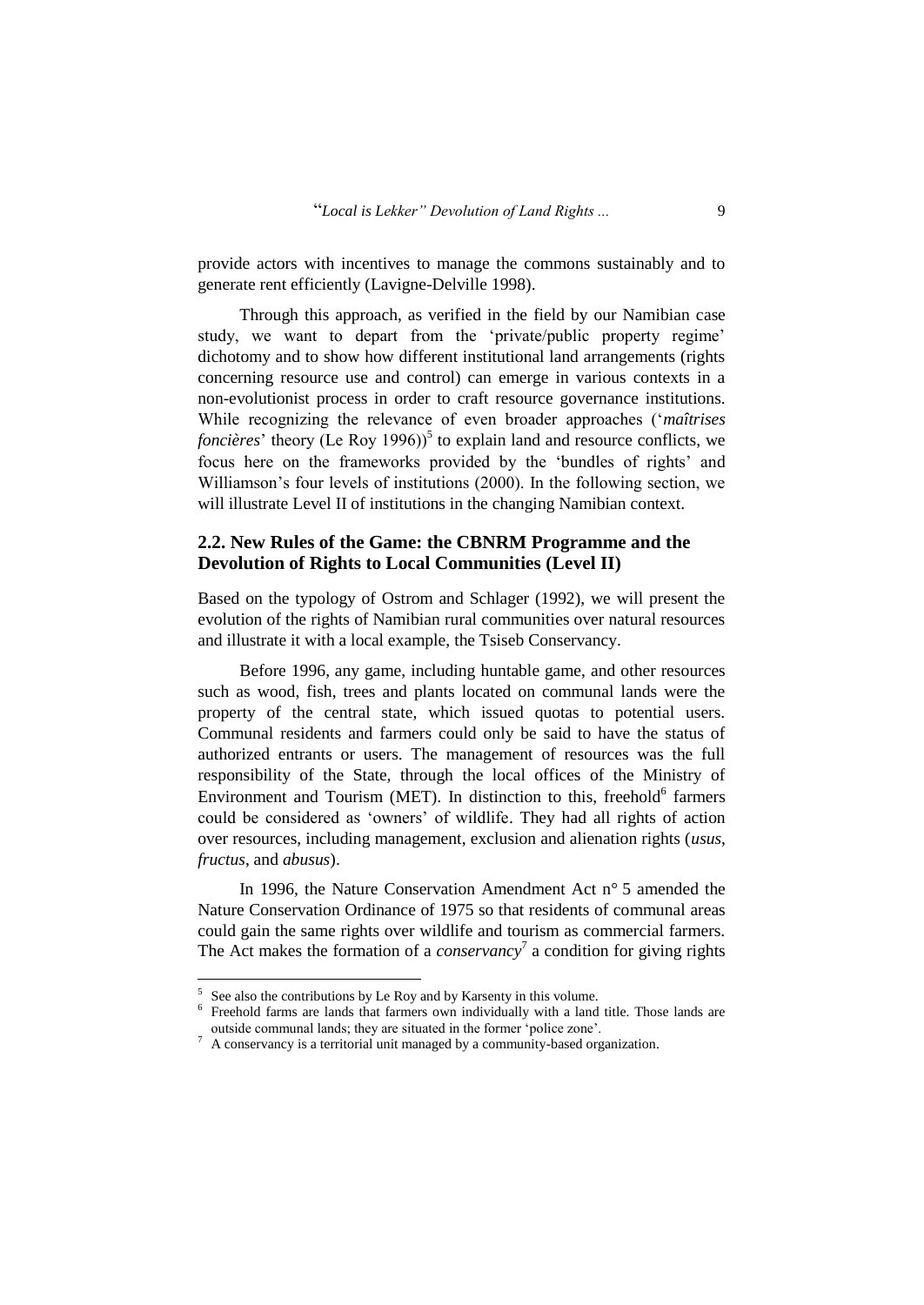over game and tourism to communal area residents of a certain territory. Based on this new legislation, the MET and donors launched the CBNRM (community-based natural resources management) programme. This programme supports communities in registering as communal land conservancies. The community $\delta$  must elect a representative committee, agree upon a legal constitution, prepare a resource management and utilization plan, set up a financial distribution plan and, finally, agree on undisputed recorded (GPS) boundaries.

When registered, rights over wildlife conferred on a conservancy committee are *theoretically* for the ownership (and therefore use for own purposes) of huntable game (e.g. oryx, springbok, kudu), the capture and sale of game, hunting and culling, and the right to apply for permits for the use of protected (e.g. cheetah, leopard) and specially protected (e.g. giraffe, elephant, rhinoceros) game. Trophy hunting can also take place in a conservancy if the MET issues quotas for this purpose.

Therefore, communities, through conservancies, are recognized with new rights over resources. *Theoretically*:

- $\checkmark$  they can now have access, subtract and manage natural resources on the conservancy territory (claimant);
- $\checkmark$  they are able to exclude outsiders from utilizing game inside the conservancy (proprietor). The conservancy committee controls the use of game and decides who will be the users of game and who will benefit from the meat.

This clarification and limited security of land and resource rights create incentives for local communities to use their CPRs wisely. They set up decision structures and design tourism and resource management plans to regulate activities by members and outsiders. Zonation plans reserve areas for specific activities and set rules for each zone. Cutting and harvesting wood, grazing animals and illegal hunting are controlled by community game guards, who patrol on the territory to monitor resources and to report any incident.

Let us now have a look at our local case. The Tsiseb Conservancy lies in north-west Namibia in an arid environment bordering the Skeleton Coast desert on the west. The main resources and attractions in Tsiseb

<sup>8</sup> A community here is simply seen as a declared group of people who have recognized themselves as an entity.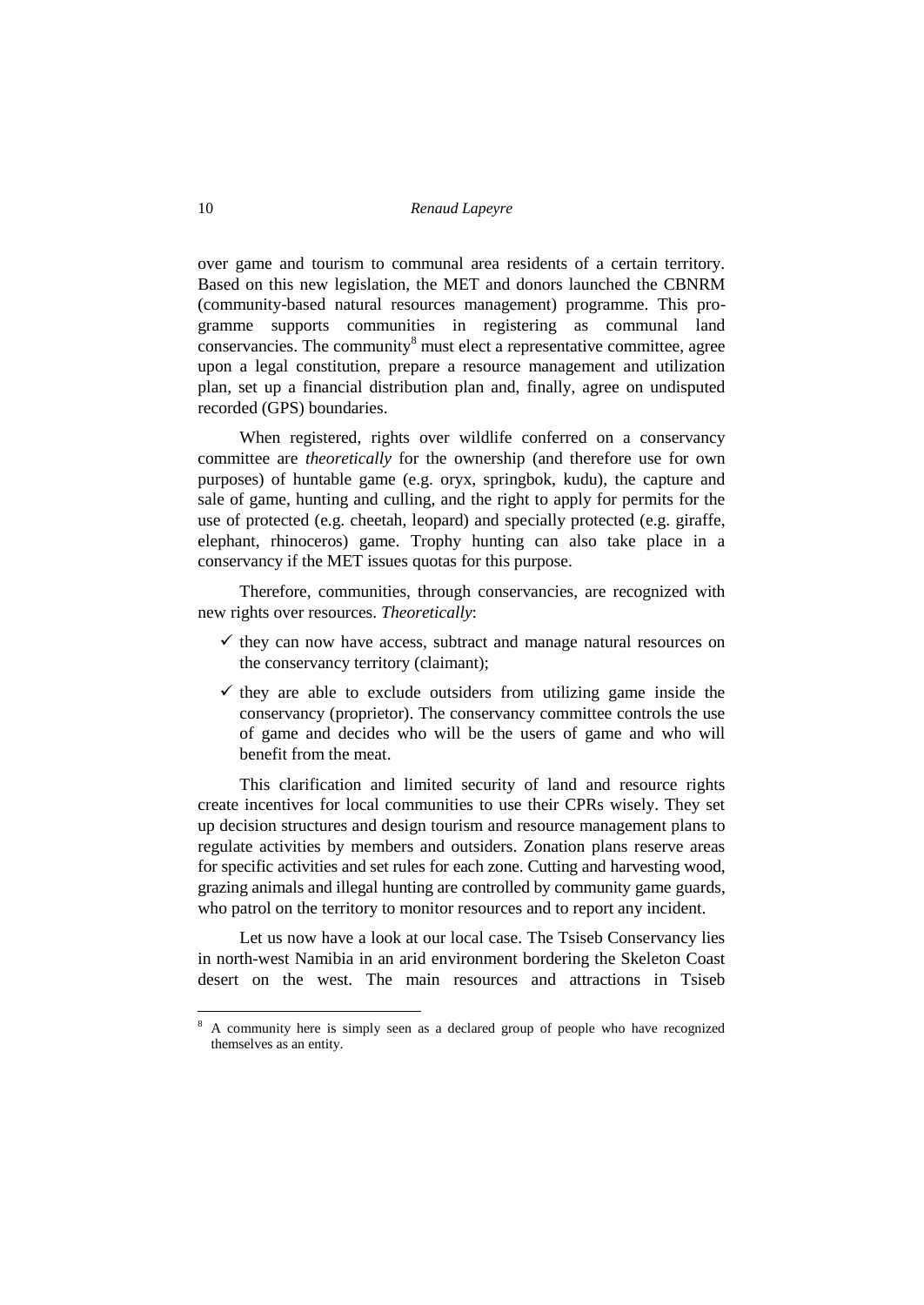Conservancy are the Brandberg Mountain (the highest massif in Namibia with 2,574 m), the Ugab River and abundant and endemic wildlife such as the desert elephant. Archaeological remains, as well as the world famous "White Lady" Bushman painting, make the scenic Brandberg an attraction in the area. Uis is the main human settlement in the area with around 1,000 inhabitants.

To benefit from these natural assets, Tsiseb Conservancy was registered in January 2001. A broad conservancy committee of twenty-four people has been set up. Sixteen people are nominated from four different rural areas in the conservancy, as well as two members of the traditional authority (TA). The conservancy committee holds quarterly meetings. An annual general meeting is organized every year so that all members can be involved in the decisions of the conservancy. The previous year's financial report is presented to the members along with the progress report on activities in the conservancy (hunting concessions, tourism, and conflicts). Members also vote at the annual meeting on the budget of the coming year, and they have some say in the elaboration of the future distribution of the conservancy income.

Concerning biodiversity conservation in Tsiseb, four community game guards patrol, check and control animal movements and reproduction. They deal with animal problems and report poaching in the area. If the latter occurs, they call for support from the MET officers.

Consultation was organized in Tsiseb Conservancy in order to put in place a zonation plan for the management of natural resources in the area. All stakeholders (MET, members, farmers, TA) were involved and their inputs were important for the final version. The Zonation Plan became official in 2004. It consists of the mapping of the conservancy, dividing it into different areas of land-use options. Various zones were identified and geographically separated: Wildlife and General Tourism (WGT) Zone; Farming and Wildlife Zone; Wildlife, Mining and Tourism Zone; Sensitive Area Zone; Wildlife Breeding Zone.

A management and utilization plan for Tsiseb Conservancy was also endorsed by conservancy members and by different stakeholders (TA, NGO, line ministries). This plan defines regulations in each of the different zones. For example, section 3.2.1 sets rules and priorities for the WGT zone: "Tourism activities such as guided mountain trails, walks, game drives and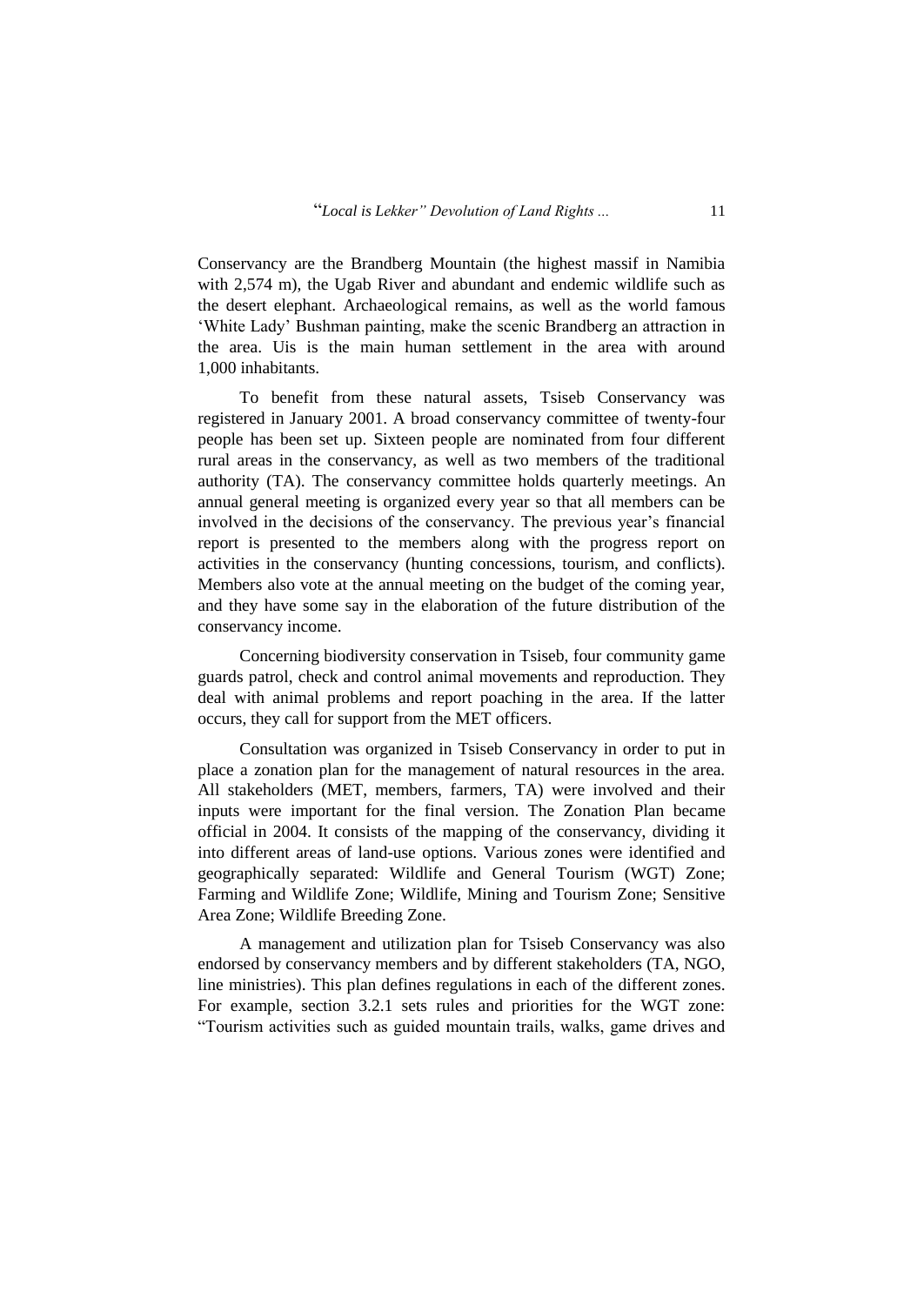trophy hunting will take place and tourism developments such as campsites and lodges can be established here. Additionally, wildlife harvesting can take place, both in terms of professional hunting and own use (…)". The plan also defines the roles and the duties of the different stakeholders. As it says, "stakeholders who will be involved in decision making with regard to the management of the zones are: a) Conservancy Committee and members, b) Daures Daman Traditional Authority, c) Ministry of Environment and Tourism, d) Other line ministries".

In March 2006, forty-four conservancies were registered by the government, representing more than 100,000 people (over 1.8m inhabitants for all of Namibia) and  $100,000 \text{ km}^2$ , i.e. 13% of the territory. Communal conservancies have added substantially to the network of conservation areas in Namibia. More than 25% of the Namibian surface is under conservation management. To this figure, we can add 5% of the territory under freehold private conservancy and even more under private reserves and tourism and hunting concessions (see Figure 3).

It appears that user groups obtain collective rights over natural resources (utilization and management) through the CBNRM programme. Communities have access, substraction, management and limited exclusion rights. CPRs, used under the open-access regime before 1996, are now regulated (Baland and Platteau 1996) and monitored by local rural communities.

Let us now assess the economic and livelihood consequences and the limits of this changing property rights regime in the Namibian communal lands.

# **3. Devolution of Rights and the Utilization of Natural Resources: Outcomes and Challenges at the National and Local Levels**

In the competition between communities, the private sector, the State and the ministries to appropriate resource flows, property rights are the main tool for obtaining the lion"s share of the resource utilization. As seen in the previous section, the CBNRM legislation modifies the rules of the game (Level II) by devolving rights to communities. What are the consequences in terms of new economic opportunities?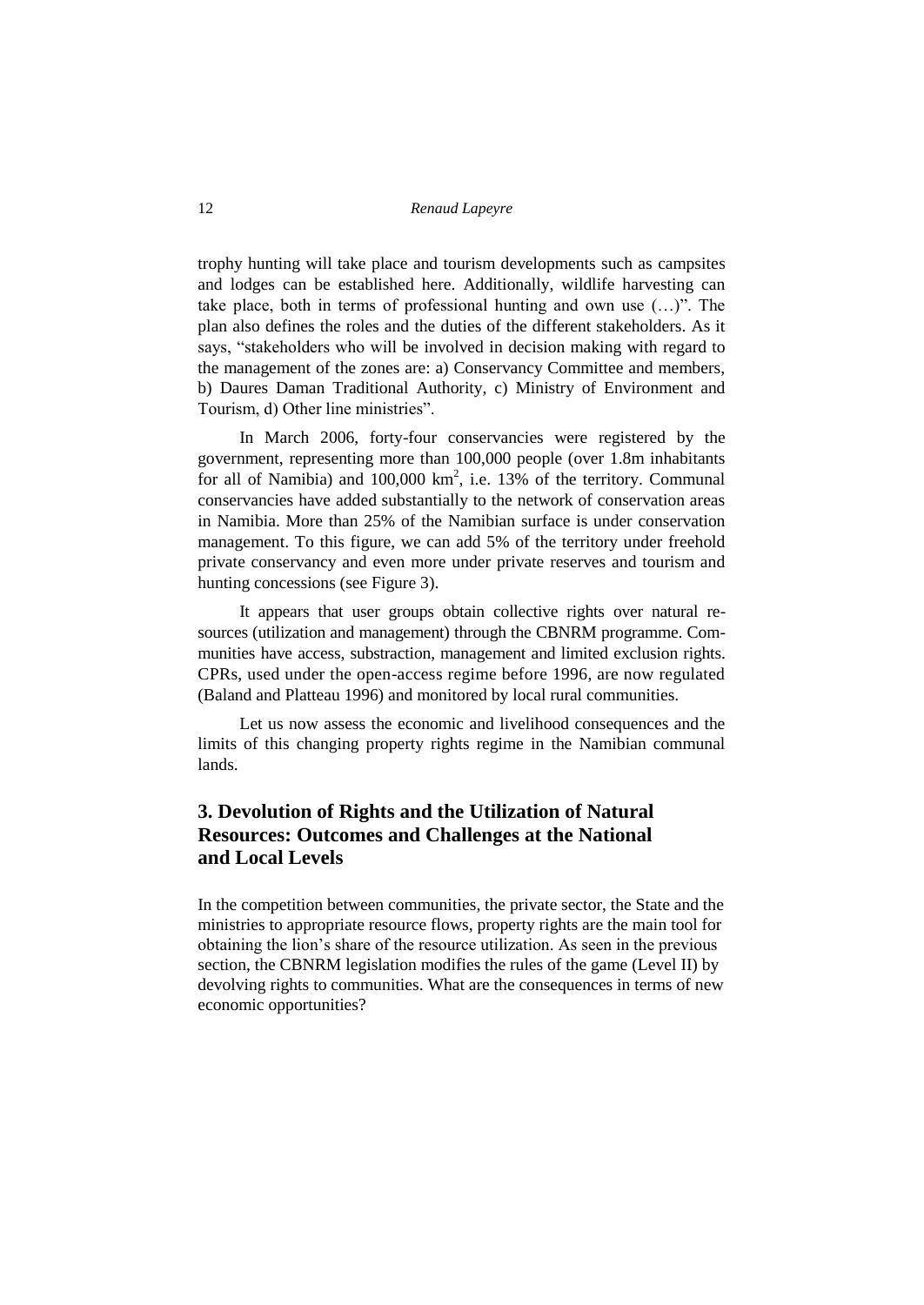

**Figure 3: Territorial re-appropriation of natural resources and communal land conservancies (September 2005).**

Source: Ministry of Environment and Tourism, Windhoek.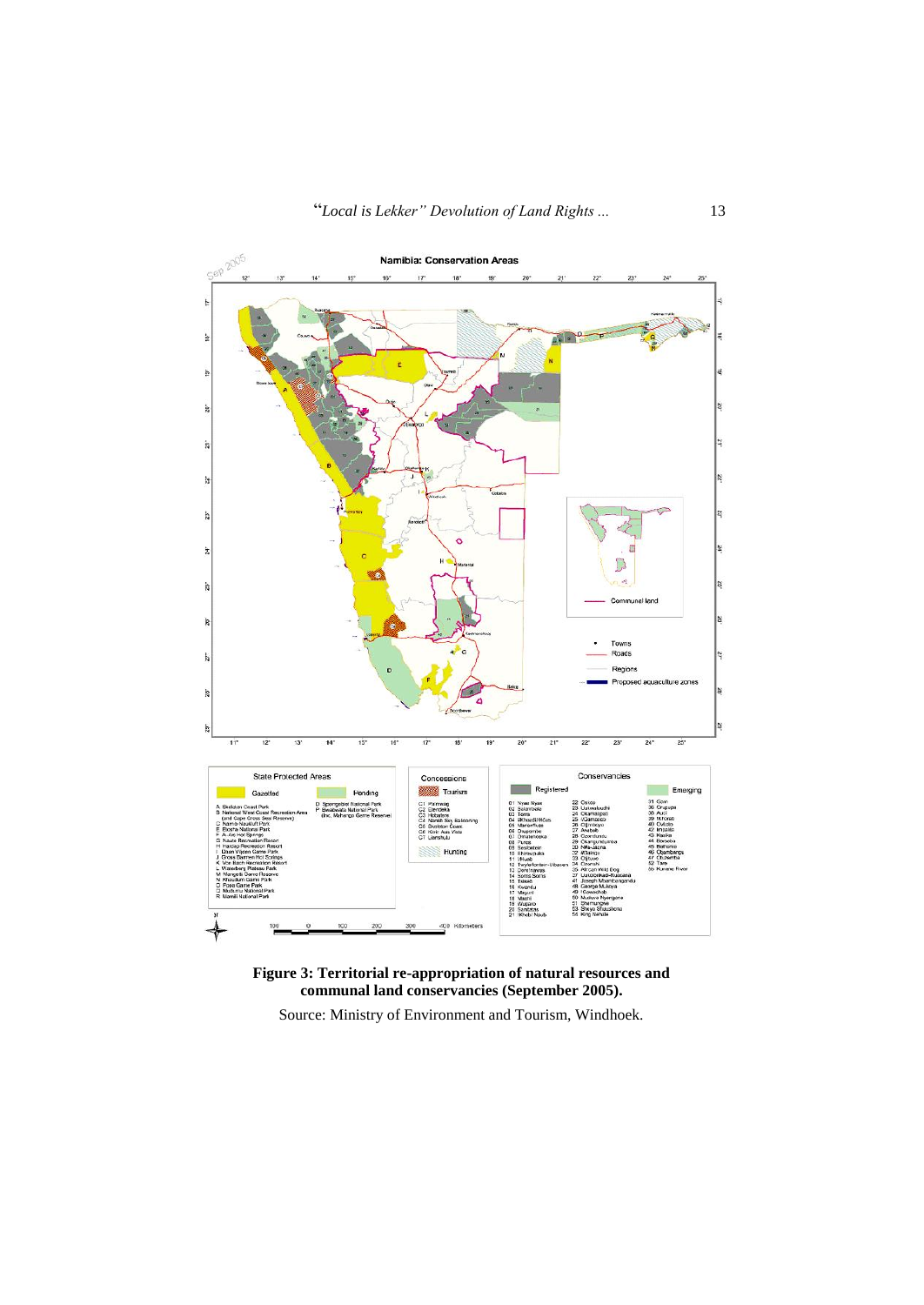### **3.1. From New Rights to New Revenues?**

Local communities can now benefit from wildlife and tourism resources by directly consuming them for subsistence or by transforming them. Wildlife resources can be used for hunting operations, meat distribution to the conservancy members, shooting and selling the meat to outside corporations, live animal sale or trophy hunting. Natural assets, such as dramatic landscape and endemic species (desert elephants and black rhinos) can also help to develop non-consumptive tourism activities on conservancy territory. In all cases, conservancies decide whether to operate themselves or to call for private partners. If the latter option is chosen, quotas must be transferred to the operators and the latter must sign a contract or a concession agreement with the community. New livelihood strategies and sources of revenue emerge for rural actors.

Nationally, communities in conservancies received around eight million  $N\$ <sup>9</sup> from the sustainable use of natural assets on their territory in 2004, as shown in Table 1 on the next page. Here, we differentiate the conservancy"s financial revenues, wages (household income) and nonfinancial benefits. The latter represent wildlife meat that is distributed gratis to workers and to rural farmers, whether by private operators or by the conservancy itself. Conservancy revenues cover running and operation costs such as community game guards, patrol vehicles, resource monitoring, conservancy office and officers. The remaining money is put into a trust fund and is distributed (or not) according to the annually voted distribution plan. Thus, the conservancy approach is a tool for sustainable development as it promotes biodiversity conservation and alleviates rural poverty.

Locally, the income of the Tsiseb Conservancy comes from hunting and tourism revenues. Revenues are derived from "shoot and sell" as well as from trophy hunting. A trophy hunting concession has been leased to a private operator and a contract has been designed. The African Hunting Safaris (AHS) Company has signed an agreement with the conservancy, in order to use wildlife in the area on a consumptive basis. The contract stipulates the financial, social and economic conditions that the operator has to fulfil in order to be transferred rights of access and use. Transfer of "exclusive trophy hunting rights to plains Game in the Tsiseb conservancy hunting concession [is] for the period May 1, 2003 to November, 2005". The guaranteed quota is 2 gemsboks and 10 springboks per year. The guaranteed

 $9$  N\$ is Namibian dollar. In 2006: 1 US\$ = 6.37 N\$.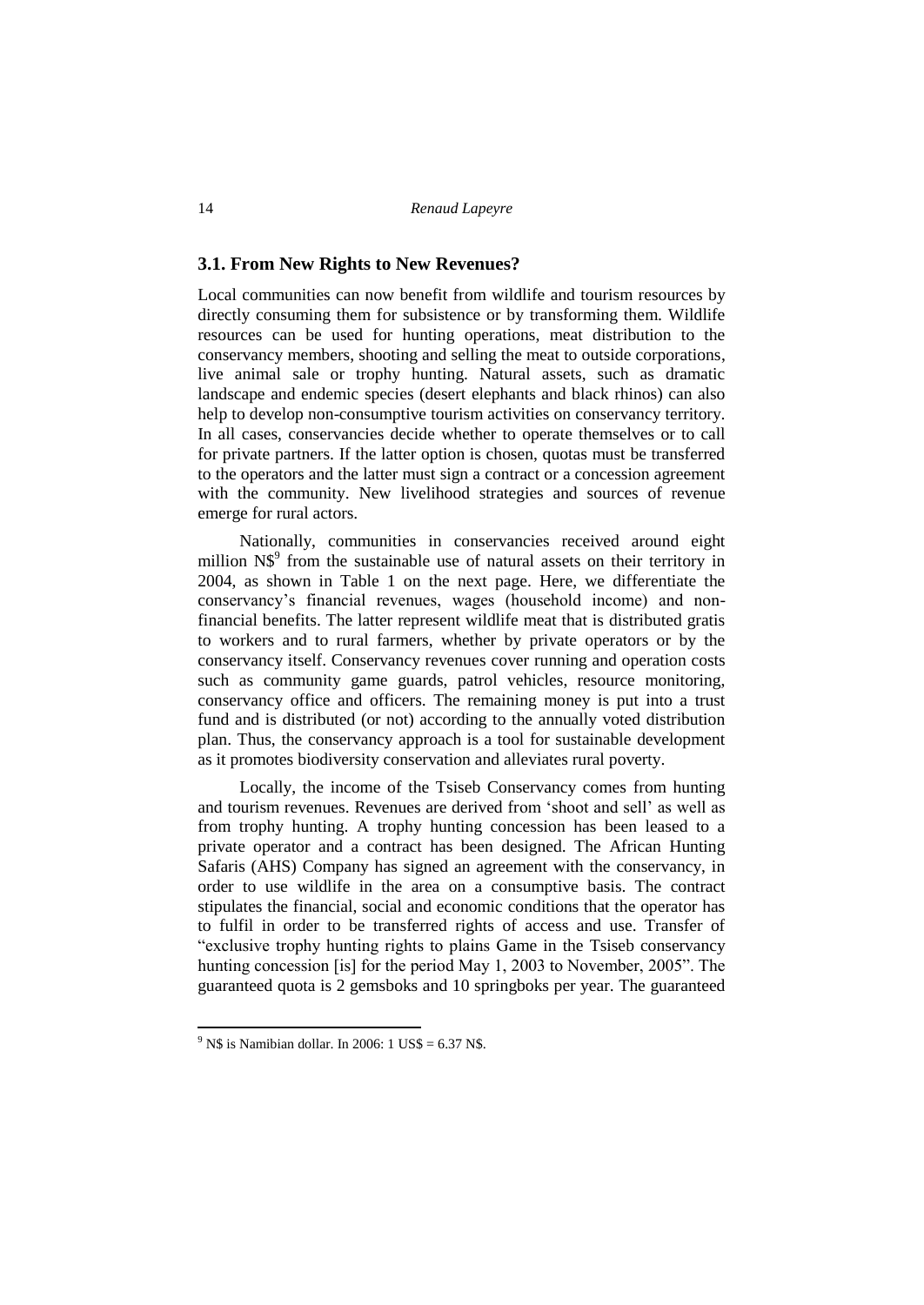concession fee is 16,680 N\$ per year and 1,790 N\$ (gemsbok) and 1,310 N\$ (springbok) for an additional animal. AHS also has local training goals and obligations. Thus, the transfer of skills to local communities is one essential condition to be fulfilled in order to enter into a partnership and to be transferred rights of use. The conservancy remains, in the contract, the body that manages and monitors resources. Only the rights of access and use are sold to the partner. Section 3.2 says: "AHS agrees not to hunt within 2 km of Ugab River [a very fragile wetland area] or any other established permanent water points or springs in Tsiseb conservancy". Section 3.4 further states: "AHS agrees to hunt only in areas zoned for hunting in the conservancy and not to hunt within 5 km of existing tourism facilities (lodges and/or campsites)". These conditions illustrate the implementation of the zonation plan, which serves as a management tool for coexistence of the different socioeconomic activities in the area. "Shoot and sell" operations (selling to meat companies) brought further revenues. With one agreement (among others) in 2005, which concerned the shooting of 600 springboks, 40 gemsboks (oryx) and 40 ostriches, the conservancy earned around 120,000 N\$.

| <b>Conservancy income</b><br>by sector | <b>Total</b><br><b>Benefit</b> | <b>Total</b><br>(gross)<br><b>Income</b> | <b>Conservancy</b><br><b>Income</b> | Household<br><b>Income</b> | Non-<br><b>Financial</b> | FT       | <b>PT</b> |
|----------------------------------------|--------------------------------|------------------------------------------|-------------------------------------|----------------------------|--------------------------|----------|-----------|
| Campsites/CBTEs                        | 432 285                        | 432 285                                  | 269 481                             | 162 804                    | 0                        | 23       | 15        |
| <b>Trophy Hunting</b>                  | 2 2 8 2 2 5 9                  | 2 191 959                                | 2 042 272                           | 149 687                    | 91 300                   | 6        | 34        |
| Joint-Venture<br>Tourism               | 4 399 564                      | 3 686 787                                | 1 302 772                           | 2 3 8 4 0 1 5              | 712777                   | 204      | 43        |
| <b>Game Donation</b>                   | $\Omega$                       | $\Omega$                                 | $\Omega$                            | $\Omega$                   | $\Omega$                 | $\Omega$ | $\Omega$  |
| Crafts                                 | 304 518                        | 304 518                                  | 1 0 4 7                             | 303 471                    | 0                        | 3        | 255       |
| Game Meat Dist.                        | 561 592                        | $\theta$                                 | $\Omega$                            | $\Omega$                   | 561 592                  | $\Omega$ | $\Omega$  |
| Own Use Game                           | 235 152                        | $\Omega$                                 | $\Omega$                            | $\Omega$                   | 235 152                  | $\Omega$ | $\Omega$  |
| <b>Interest Earned</b>                 | 161 807                        | 161 807                                  | 161 807                             | 0                          | 0                        | 0        | $\Omega$  |
| Miscellaneous                          | 14791                          | 14 791                                   | $\Omega$                            | 14 791                     | $\Omega$                 | $\Omega$ | 2         |
| Thatching grass                        | 0                              | 0                                        | $\Omega$                            | 0                          | 0                        | 0        | $\Omega$  |
| Live Game Sale                         | 110 100                        | 110 100                                  | 110 100                             | $\Omega$                   | $\Omega$                 | $\Omega$ | $\Omega$  |
| Premium Hunting                        | 8 2 8 0                        | 8 2 8 0                                  | 8 2 8 0                             | $\Omega$                   | $\Omega$                 | $\Omega$ | $\Omega$  |
| Shoot and Sell                         | 11 064                         | 11 064                                   | 11 064                              | 0                          | $\Omega$                 | $\Omega$ | $\Omega$  |
| <b>TOTAL</b>                           | 8 5 22 4 12                    | 6921591                                  | 3 906 823                           | 3 014 768                  | 1600821                  | 236      | 349       |

**Table 1: conservancy revenues in 2004**<sup>10</sup>

 $10$  Amounts are given in N\$. FT is the number of full-time workers and PT is the number of part-time workers.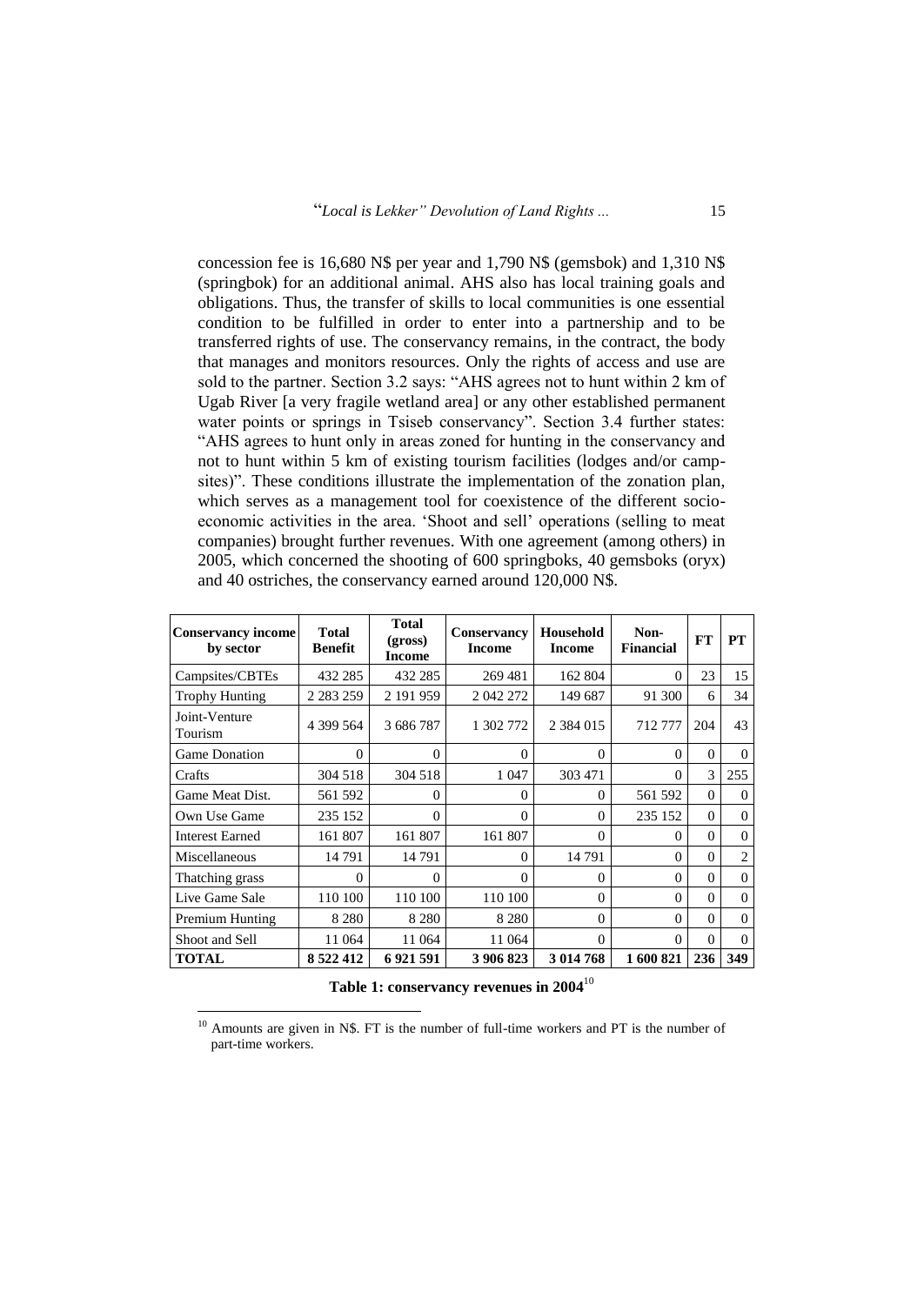#### Source: WWF, 2005

Until November 2004, operating costs were covered through USAid, NNF and RISE funding. From that date, however, Tsiseb has sustained itself thanks to hunting and tourism revenues.

National and local data in this section show that, when rules of the game (Level II) are modified and property rights devolved to communities, rural users benefit from sustainable resource utilization. However, as the next section will demonstrate, devolution is still incomplete. New property rights are limited and insecure, leading to new conflicts that jeopardize the CBNRM approach and the regulation of CPRs.

### **3.2. Incomplete Devolution: Insecure Land Tenure and Unregulated Resources**

Corbett and Jones (2000) analyse differences between the legal provisions and the implementation of *actual* policies on the ground. Legal provisions devolved use rights to local communities. As proprietors (see Figure 2), conservancies should gain rights to use huntable game for their own use without permits or restrictions on numbers. However, *de facto,* rights are limited. MET officials insist on communal area conservancies receiving quotas and permits for hunting for their own use purposes. In general, the MET strictly controls the decision-making process pertaining to rights over wildlife. The Ministry often decides quota numbers unilaterally. For Tsiseb, the MET presented the new annual quota numbers for the 2005-2009 period to the representatives of the conservancy, who could only approve them. Also, management plans have to be reviewed and approved by the MET department of parks and wildlife before quotas are set (even if this obligation is not stipulated in the legislation). As a matter of fact, any conservancy decision concerning wildlife conservation and utilization should be verified and supported by the MET.

Land tenure policy is another loophole for resource regulation in communal lands in Namibia. The CBNRM programme is based on sectoral approaches that are implemented by different state departments. The legal framework lacks coherence and suffers from "sectoral fragmentation" (Jones 2003). Even if the Communal Land Reform Act of 2002 gives power to communal land conservancies to control land allocation within their boundaries (by stating that allocation should not defeat the objectives of the management plans of the conservancies), tenurial insecurity and confusion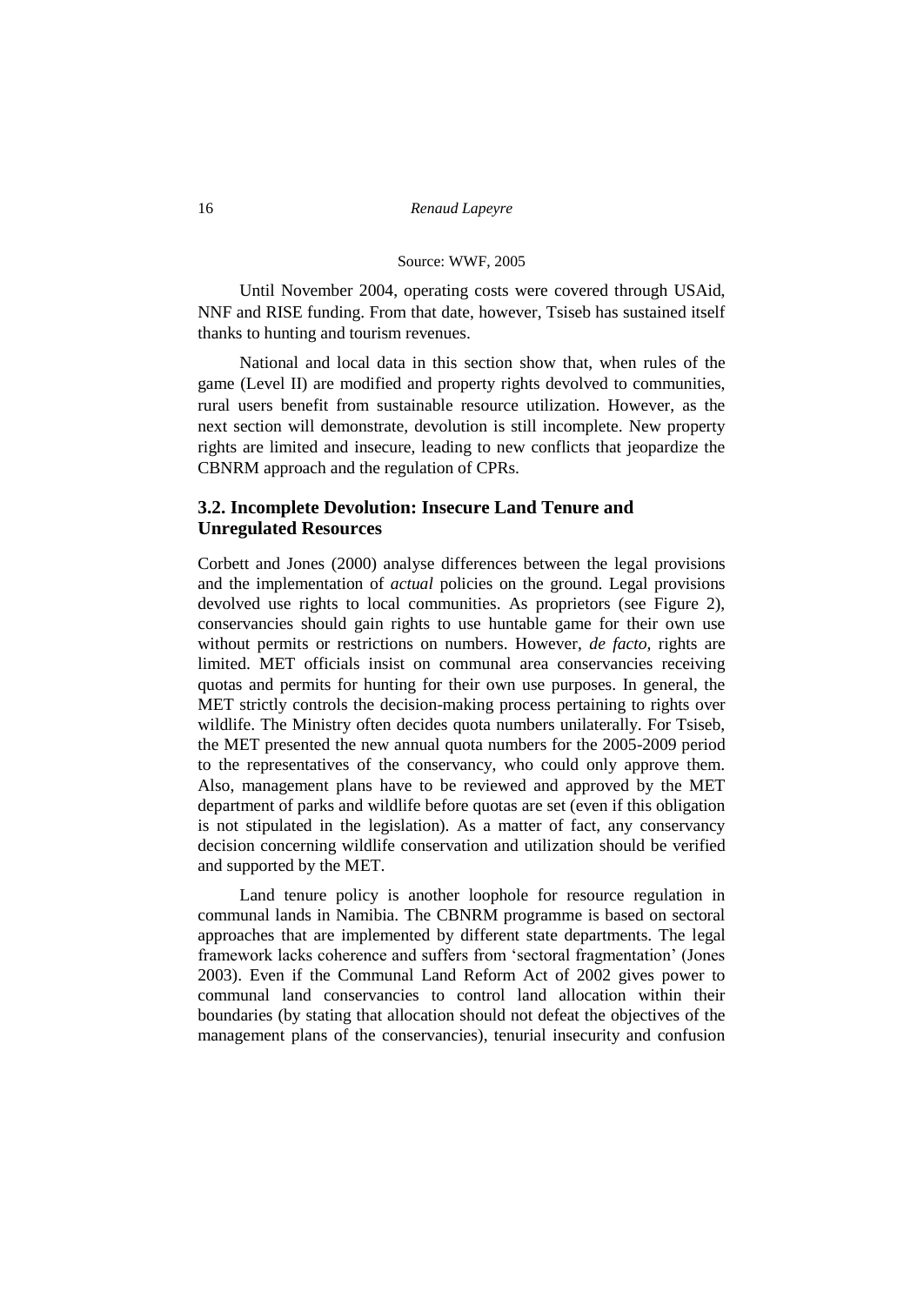still remain. This leads to a control weakness of the conservancies, which are unable to legally enforce their zonation plans. They cannot exclude other users, for example, from grazing areas. Right from the beginning, the operation of the Ugab Wilderness community campsite (UWCC), in the Ugab River area in Tsiseb, has been a bone of contention with the local farmers. As the Tsiseb Conservancy coordinator says, $11$  "there was conflict between the farmers and the conservancy as the campsite is located in a good grazing area and the farmers wanted to know what would happen to their livestock". Voluntary agreements have been reached but, without further legislation to empower conservancies, the very unclear regulation could result in conflicts over resource rights and in degradation of the tourism resources. Mosimane (2000) concludes that, "in the absence of formal rules and regulations governing grazing rights and the creation of effective enforcement mechanisms, open access to the conservancy"s grazing resources will remain a threat to its long-term viability and tourism potential".

At the same time, the regulation of tourism resources lacks a legal framework and insecure rights over communal land reinforce the incapacity of the conservancies. No legislation provides conservancies with a possibility to prohibit wild camping and off-road driving. In the Constitution, communal lands are common resources for the benefit of all. Thus, conservancies cannot restrict entry or exclude operators or self-drivers that behave in a non-environmental manner. During the busy season, local farmers report quite a number of cases around the Brandberg in which overland trucks stop and camp anywhere without permission. Their ecological impact is not negligible, particularly on wildlife and on soil degradation. Off-road drivers undertake similar unregulated activities. They track desert elephants in the Ugab River and harass them. In both cases, the conservancy is unable to regulate resources because precise tourism legislation does not exist. Zonation plans and tourism management plans are only consultative documents without any legal authority. Game guards have no legal right to arrest outsiders who would enter prohibited zones or persons who would contravene conservancy rules. Community game guards must simply report to the local office of the MET. A further irony is that the Legal Assistance Centre (LAC) now informs communities that they can use the Criminal Procedures Act of 1977 to arrest without a warrant anybody

<sup>&</sup>lt;sup>11</sup> Eric Xaweb, interview *in* WILD Working Paper Series, 17/03/03, and personal communication: interviews in Gaus and Ugab settlements on 25 May 2005.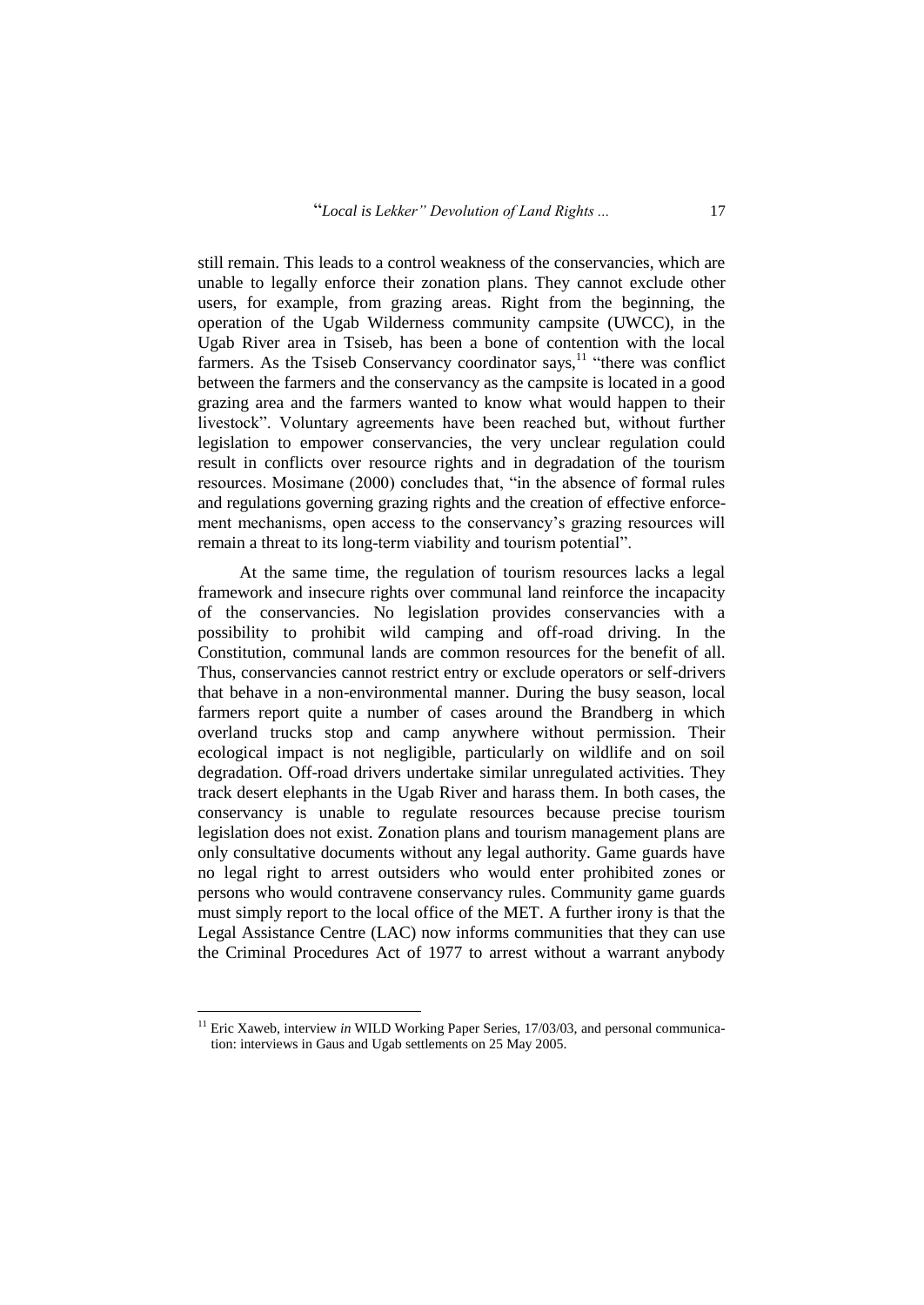who commits an offence. Here, rural communities should use a law passed by colonial South Africa during the apartheid regime!

In the above analysis of the changing property regime in Namibia (Level II), we showed that communities are given limited rights. Land is still state property and conservancies have limited utilization and management rights because the State (MET) and NGOs have a strong voice in the decision-making process. This is consistent with other decentralization programmes, as in India, for example<sup>12</sup>. Let us now move on to the next section to analyse organizational forms that coordinate actors on a daily basis (Level III: play of the game).

## **4. Institutional Arrangements and Resource Governance (Level III)**

Once rights have been defined, the question lies in the particular institutional arrangement chosen to utilize and to manage CPRs and to coordinate actors. As stated above in section 3.1, rights can be transferred between actors through contracts and agreements. This provides incentives for resources to move from inefficient to more efficient land-use options and from less productive to more productive users (Pejovich 1990). However, transaction costs, which are the costs of measuring what is being exchanged and of enforcing agreements, arise from those arrangements. This section aims at evaluating these costs in the context of the CBNRM and nature tourism in Namibia. After presenting the "transaction costs" framework, we apply it first to natural resources and then to tourism resources.

#### **4.1. Governance Structures in Resource and Tourism Management**

According to Birner and Wittmer (2000), transaction costs in natural resources include *ex ante* and *ex post* costs. *Ex ante* costs are decision costs, i.e. the research of information about partners and the organization of agreement negotiations. *Ex post* costs are implementation costs, i.e. monitoring, regulation and governance costs.

 $12$  As Menon (in this volume) points out in the case of India, the devolution of use rights is limited. Actually, recent policies aimed at decentralized natural resource management have good governance objectives rather than a political will of a well-defined articulation of rights. See also Dejouhanet in this volume.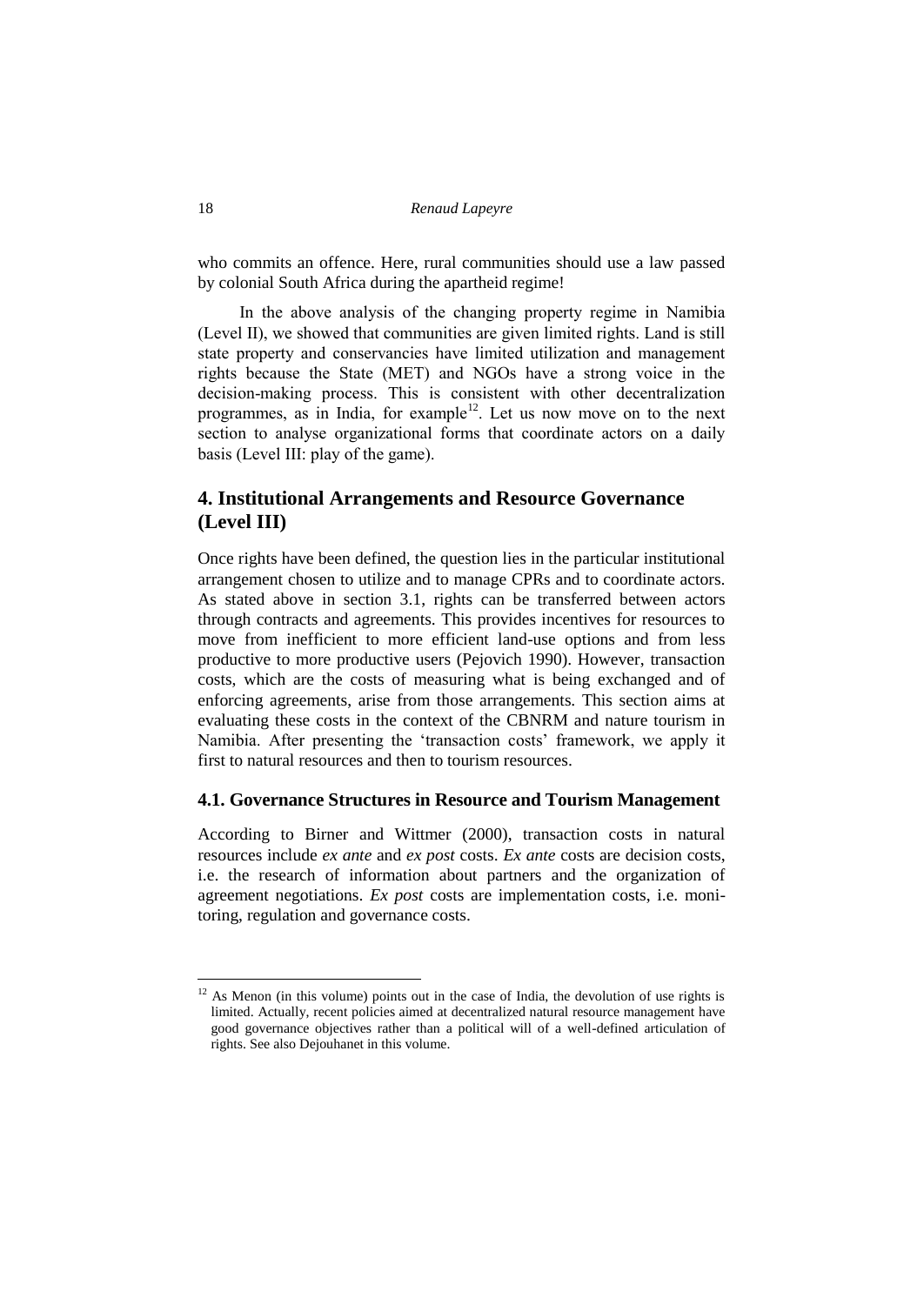Birner and Wittmer (2000) differentiate community-based arrangements, co-management, hybrid-private forms and state management as contingent institutions that minimize transaction costs, depending on two elements: state capacity and community social capital (see Figure 4).

|                               | <b>Social Capital : Low</b>                        | <b>High</b>                                                              |  |  |
|-------------------------------|----------------------------------------------------|--------------------------------------------------------------------------|--|--|
| <b>State Capacity:</b><br>Low | <i>Hybrid</i> : private-sector<br>management under | Community-based<br>management                                            |  |  |
|                               | contract or regulation                             | <b>CBNRM</b> Program                                                     |  |  |
| <b>High</b>                   | Public-Sector<br>management                        | Hybrid: Co-management<br>involving collective action<br>sector and State |  |  |

#### **Figure 4: Contractual continuum**

Source: Birner and Wittmer (2000)

State capacity is defined as the possibility for the Namibian government to monitor and to control natural resources on communal lands and to impose its rules and regulations on biodiversity utilization. Capacity depends on available technical skills and operational costs incurred by such a control.

According to Putnam (1995), social capital refers to "the collective value of all '*[social networks](http://en.wikipedia.org/wiki/Social_network)*' and the inclinations that arise from these networks to do things for each other". Social capital consists of the types of norms, traditions and social relations that build links between people and enhance collective action.

Based on assumptions of strong social capital in Namibian rural communities and a relative degree of state control over resources and the enforcement of rules in rural areas, the CBNRM approach is best characterized in Figure 3 as a hybrid co-management (public-communities) structure. The important local knowledge of communities helps to understand and to monitor ecological cycles. An *in situ* community-based monitoring system reduces operational costs and provides incentives to local farmers. Further, social capital minimizes opportunistic behaviours. Peercontrol and social pressure are efficient tools against free-riding and individual rent-seeking strategies. As a matter of fact, a degree of community management, with limited state capacity and strong social capital, reduces monitoring and governance costs.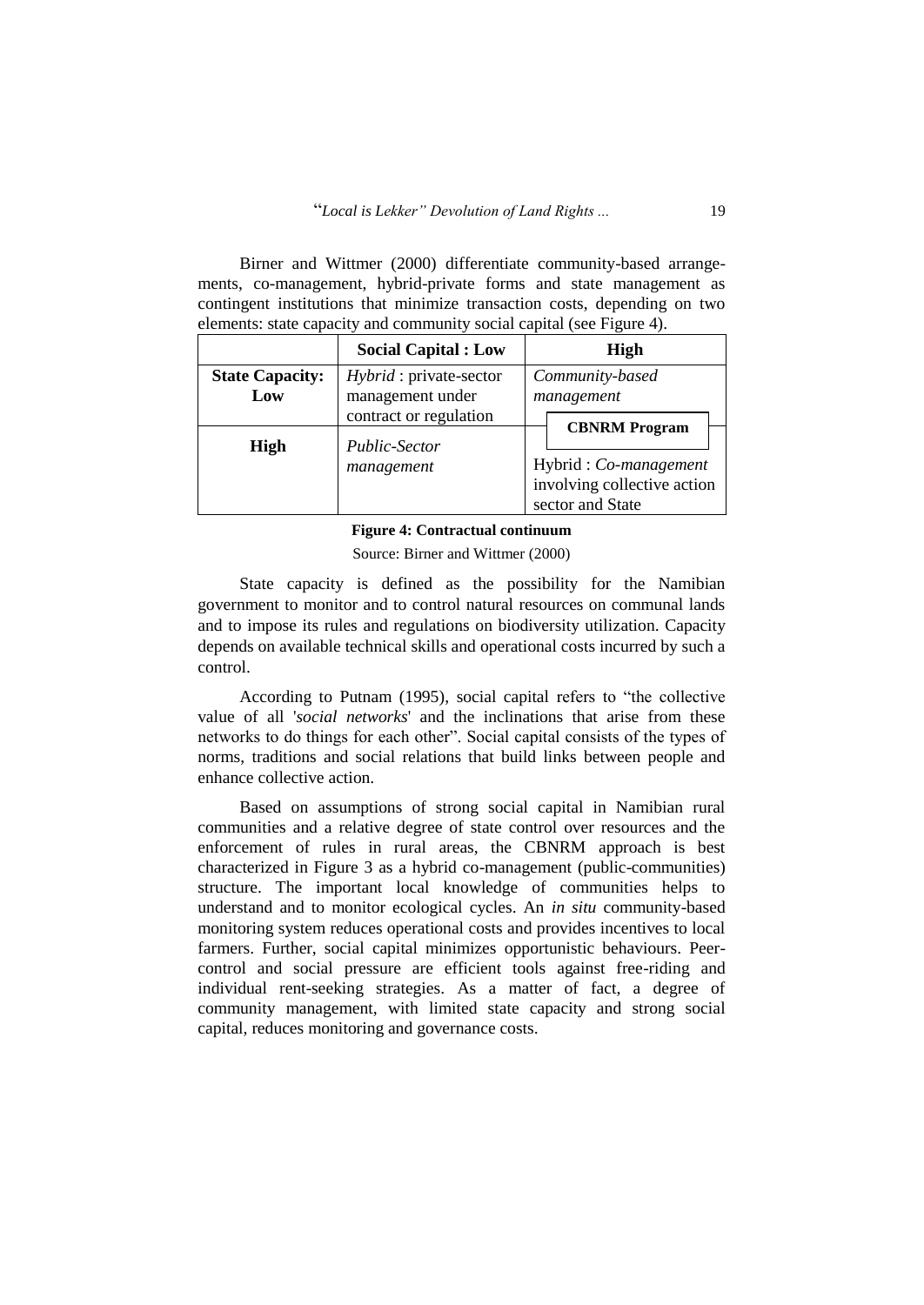However, one could easily question the theoretical and the empirical bases of the stated "strong social capital of the community". Communities are often fragmented and heterogeneous. Elite capture, opportunistic behaviours and self-enrichment occur frequently in the conservancies. This lowers the legitimacy of the conservancies and increases illegal activities. Benefits are captured by a limited number of people who use the conservancy to make a living. In field research conducted in Tsiseb in 2005, we found that quite a high number of rural marginalized inhabitants of the conservancy were neither members nor were they informed about the existence of the conservancy. According to respondents, the conservancy appeared to be the "property" of its manager and no benefits were visible, apart from one meat distribution in the previous year. Finally, many respondents had not been to a conservancy meeting for a long time and did not know who their local representative was.

Applying now this framework to the management of tourism resources, we show that neither state management nor community-based arrangements are really sustainable.

- On state lands, the biodiversity management of national parks is the responsibility of the Parks and of the Wildlife Department of the MET. To generate revenues from national parks, the Namibian government set up a parastatal company in 1998, the Namibia Wildlife Resorts  $(NWR)$ ,<sup>13</sup> which operates alone tourism accommodation facilities. However, due to underinvestment and limited capacity, infrastructures and management in national parks (Etosha or Namib Naukluft) are of limited quality.
- On the other side of the institutional spectrum, community-based tourism enterprises  $(CBTE)^{14}$  lack incentive structures for community members to generate revenues from tourism and to stop overexploiting natural resources. Governance costs are high because of intra-group conflicts within the community. Different traditional authorities and clans often seek to control the management and ownership of the projects. Moreover, community management weakens the hierarchical dimension in work relations. Threats and punishments are less credible because all members of the project are linked by lineage or kin. Managers coming from the community could not control their

<sup>&</sup>lt;sup>13</sup> Refers to the public-sector management structure in Figure 3.

<sup>&</sup>lt;sup>14</sup> Refers to the community-based management structure in Figure 3.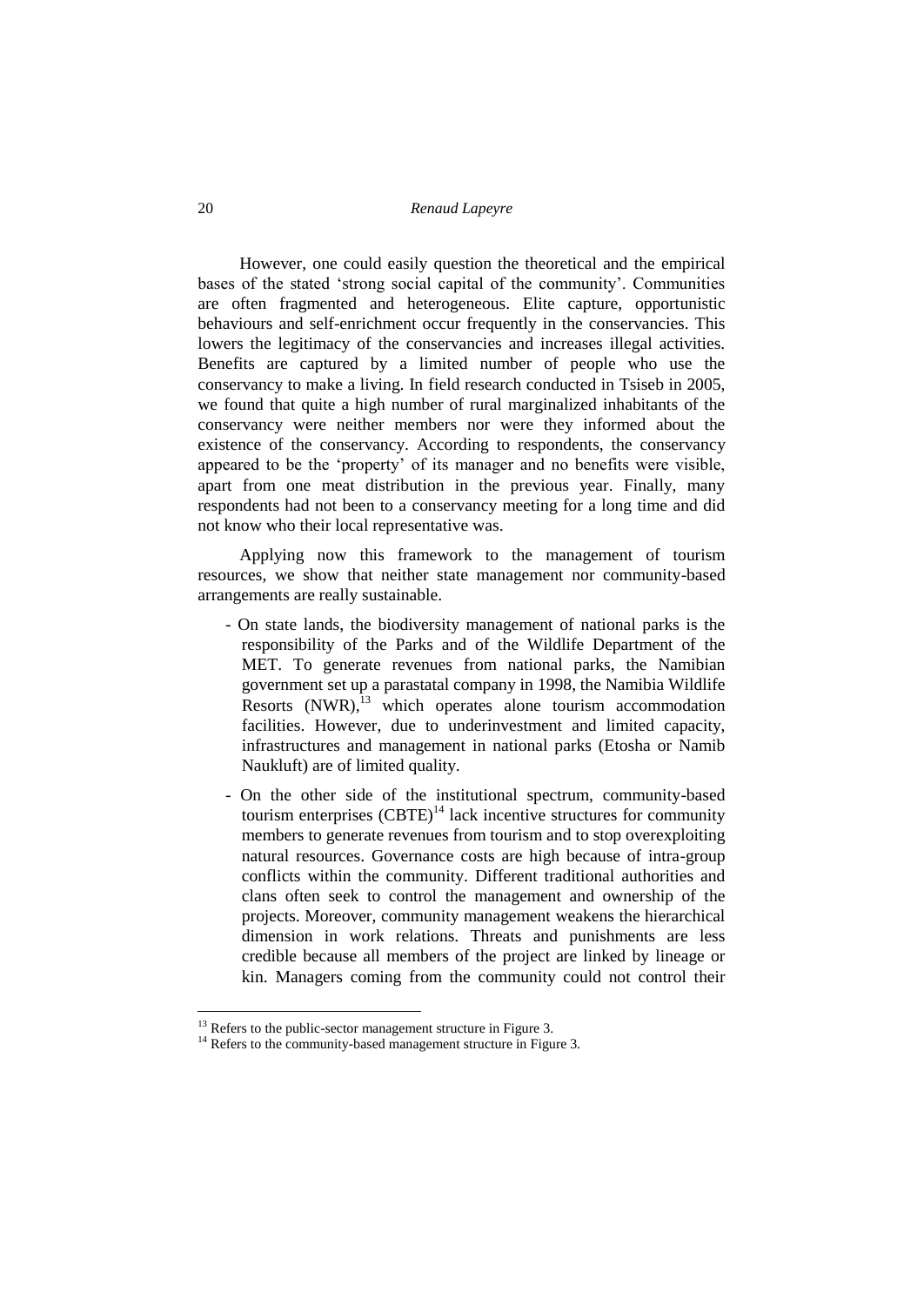workers as their new hierarchical position was not accepted in an egalitarian society. Thus, peer-control can become *peer-protection* and can lead to legitimate and bad natural resource management. In Tsiseb, there have been numerous conflicts con-cerning the UWCC, which was started in 1997 and was owned by the local community. Alcohol problems, insubordination, unjustified and repeated absenteeism worsened the image of the tourism project and reduced its revenues. In Tsiseb and other cases, conflict resolution costs are high.

### **4.2. New Governance Structures in Nature Tourism: Community-Private Sector Agreements and Their Limits**

Facing organizational and institutional instability, causing environmentally and economically unsustainable development, new institutional arrangements have to be looked at. Hybrid forms, including the private sector<sup>15</sup> in tourism, can overcome the relatively low capacities of the State and of the community by introducing private-sector skills and by creating synergy.

Joint-venture partnerships involve local communities, represented by their conservancy committee, and a private operator that wants to build and to operate a lodge on community territory. The State, through the regional communal land board (RCLB), grants a right of leasehold (ROL) over an area to the communities. The latter (the lessor), as first users and proprietors of the land (ROL), transfer the right to a private operator (the lessee), which brings its business and marketing skills as well as its financial resources. A contractual agreement is thus reached between two actors. Communities 'own' and propose specific assets that the co-contracting agent wants to use, i.e. the natural and cultural capital of the area. In order for the right to occupy an area and to develop a tourism business to be transferred, private operators contractually distribute financial revenues to the conservancy"s funds. Generally, clauses in lease contracts stipulate a percentage of gross turnover of between 4% and 12% annually. These are variable lease fees. However, a constant annual minimum lease fee is guaranteed.

Private operators must also hire local residents on a priority basis and implement an empowerment plan that provides training sessions for lowskilled workers so that they can gradually reach middle and senior management positions. Other non-financial benefits for communities are transport, food, medical aid and logistic support for conservancy operations (e.g. to

 $15$  Refers to the 'hybrid private' structure in Figure 3.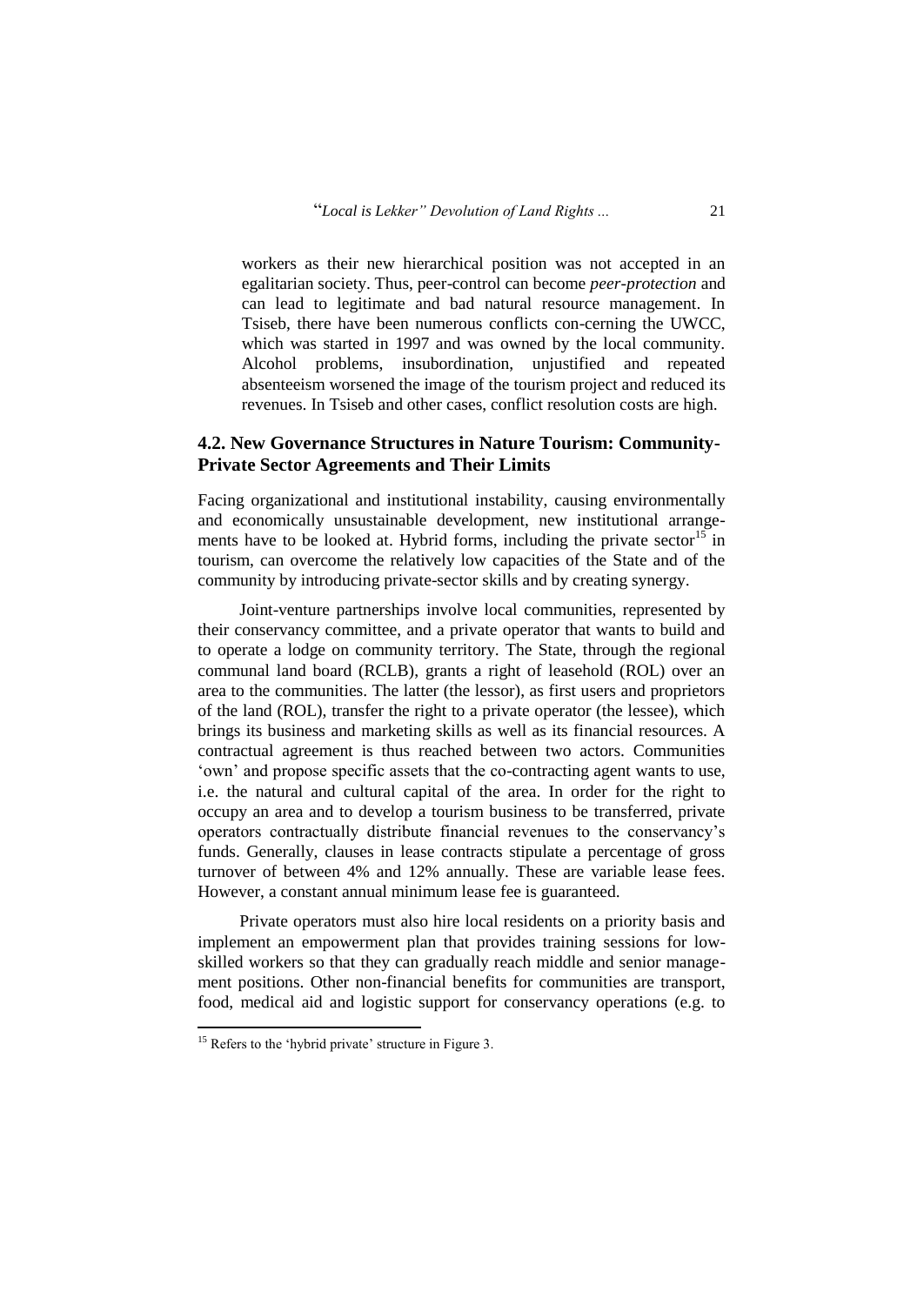monitor wildlife). The private operator is also engaged to implement an environmental management plan and to respect both the resource zonation and management plans of the conservancy and tourism management plans.

In return, the lessee has a renewable ten-year lease right over an area of ten or twenty hectares on which he can build an accommodation structure (a lodge). The lessee is granted a) an exclusive development zone (EDZ), "where the right to develop tourism infrastructure is restricted to the lessee", and b) traversing rights (for tourism purposes, e.g. game drive) over traversing areas which include the EDZ and multiple-use zones designed in the contract and in the conservancy zonation plan.

At the end of the contract, or when it is breached, ownership (equity) of immovable developments, i.e. building structures, is fully transferred back to the communities, which become owners. An option is also given to the conservancy to buy movable assets such as cars and furniture. After the lease period, the conservancy can run the business itself or sign another lease agreement for the operation of the lodge. Referring to Spenceley (2003), this joint-venture agreement is defined as a build-operate-transfer back (BOT) contract between private and community partners on the construction, supply and delivery of tourism services from common-pool resources.

Nationally, we could list nine formal joint-ventures of the above type. Two more are under negotiation. Many other agreements also link communities with the private sector, although more informally and with a weaker institutional set up.

Tsiseb Conservancy signed a joint-venture partnership in 2003 with a private entrepreneur, as the committee recognized the inefficient community management of the campsite in Ugab River (see above UWCC). Earlier, very few revenues accrued to the conservancy fund because conflicts and governance costs reduced the turnover of the campsite. Thus, the idea emerged to lease out the site to a skilled entrepreneur.

Following a tender process to attract private investors,  $16$  the conservancy"s committee accepted to grant a lease right to Brandberg White Lady Lodge CC for the Ugab River site and signed a joint-venture contract in 2003. The operator took over the operation and the management of the existing campsite and built a lodge accommodation structure with a

<sup>&</sup>lt;sup>16</sup> This tender process was supported and driven by NGOs such as the WWF or NACOBTA (Namibia Community-based Tourism Association).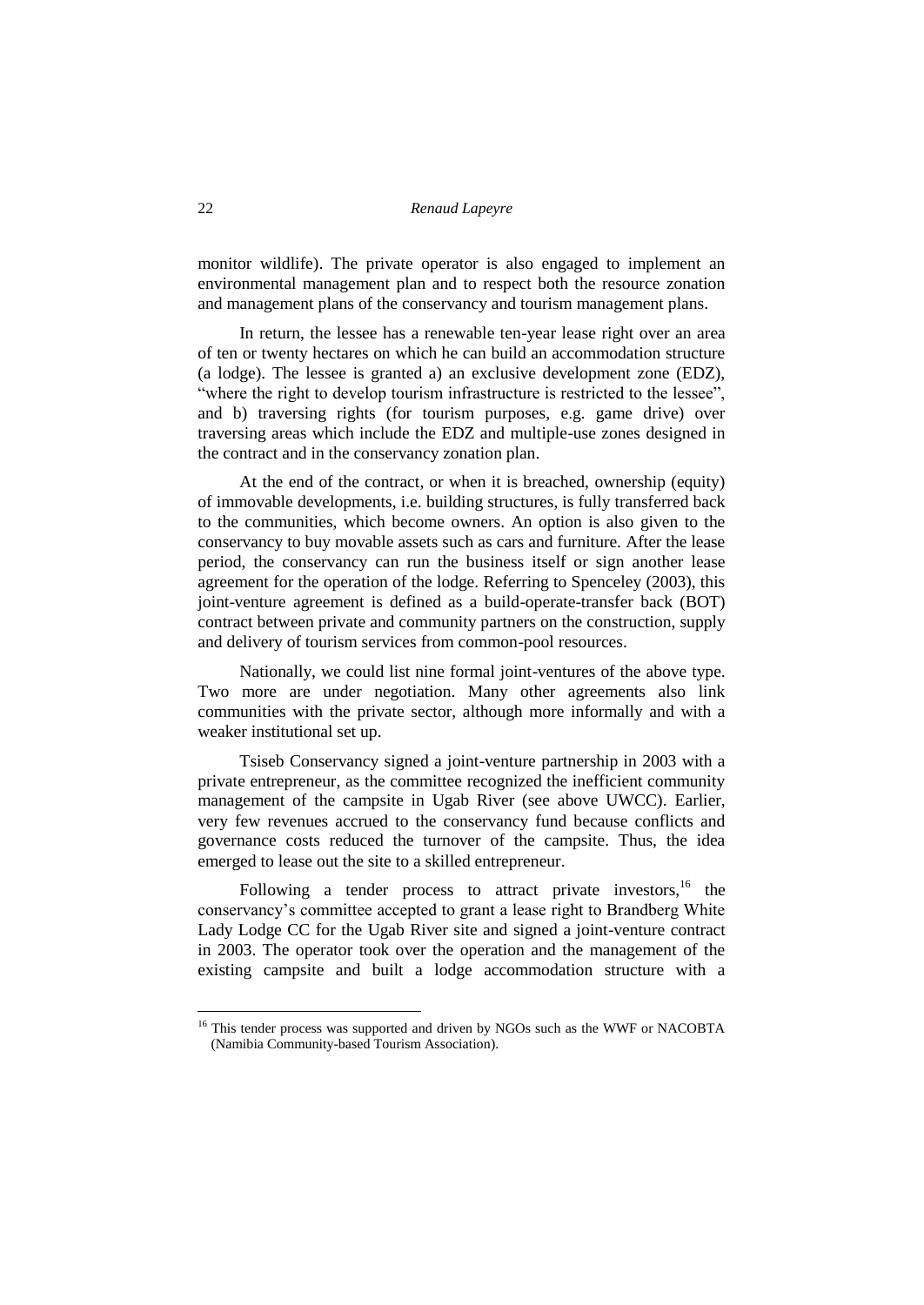restaurant, a bar, six luxurious tents and twenty-three chalets that were completed and officially launched in June 2004. Thirty people (a majority of whom were local residents) were hired for the building phase. Twenty-two people (twenty-one from Tsiseb Conservancy) are now wage workers at the lodge and campsite operation. Four local residents have reached middle and senior management positions.<sup>17</sup>

A minimum lease fee of 150,000 N\$ was agreed on for the campsite and 100,000 N\$ for the lodge. Eight per cent of the lodge"s turnover is paid monthly to the conservancy fund. Up to now, more than 400,000 N\$ have been distributed, but more money will accrue to the community as the owner still owes unpaid revenues to the conservancy fund.

Institutionally, the contract (like other joint ventures in Namibia) makes provisions for the creation of a joint management committee (JMC) that consists of six representatives, three representatives to be designated by each party. More specifically, the purpose of the JMC is a) to take responsibility for implementing and ensuring that the commitments of both parties are met, b) to nominate/recommend candidates for employment, c) to resolve such issues as the movements of commercial tour operators within the EDZ and to address the conduct of members of the conservancy when it is in conflict with the tourism activities of the lessee, d) to air grievances and to propose solutions with respect to conflicts arising within the EDZ and the multiple-use zone resulting from the activities of other users, for example, tour operators, 4x4 drivers, local livestock grazers and trophy hunters. The JMC is to meet "as often as it deems necessary, but not less than once every quarter".

When property rights are devolved, communities are able to set up governance structures and institutional arrangements to generate revenues (employment and lease fees) and to regulate natural resources (such as wildlife and tourism) on a sustainable basis.

Nevertheless, contractual agreements are still insecure for private operators. Some conditions are too stringent for private operators, who face investment risks in communal lands where property and use rights are not fully secured by legislation. The leasehold period is too short for a good return on investment. Improvements are transferred back quite quickly and

<sup>&</sup>lt;sup>17</sup> Interview with Kobus de Jager, owner of the White Lady lodge and the Ugab Wilderness Campsite on 03 July 2005.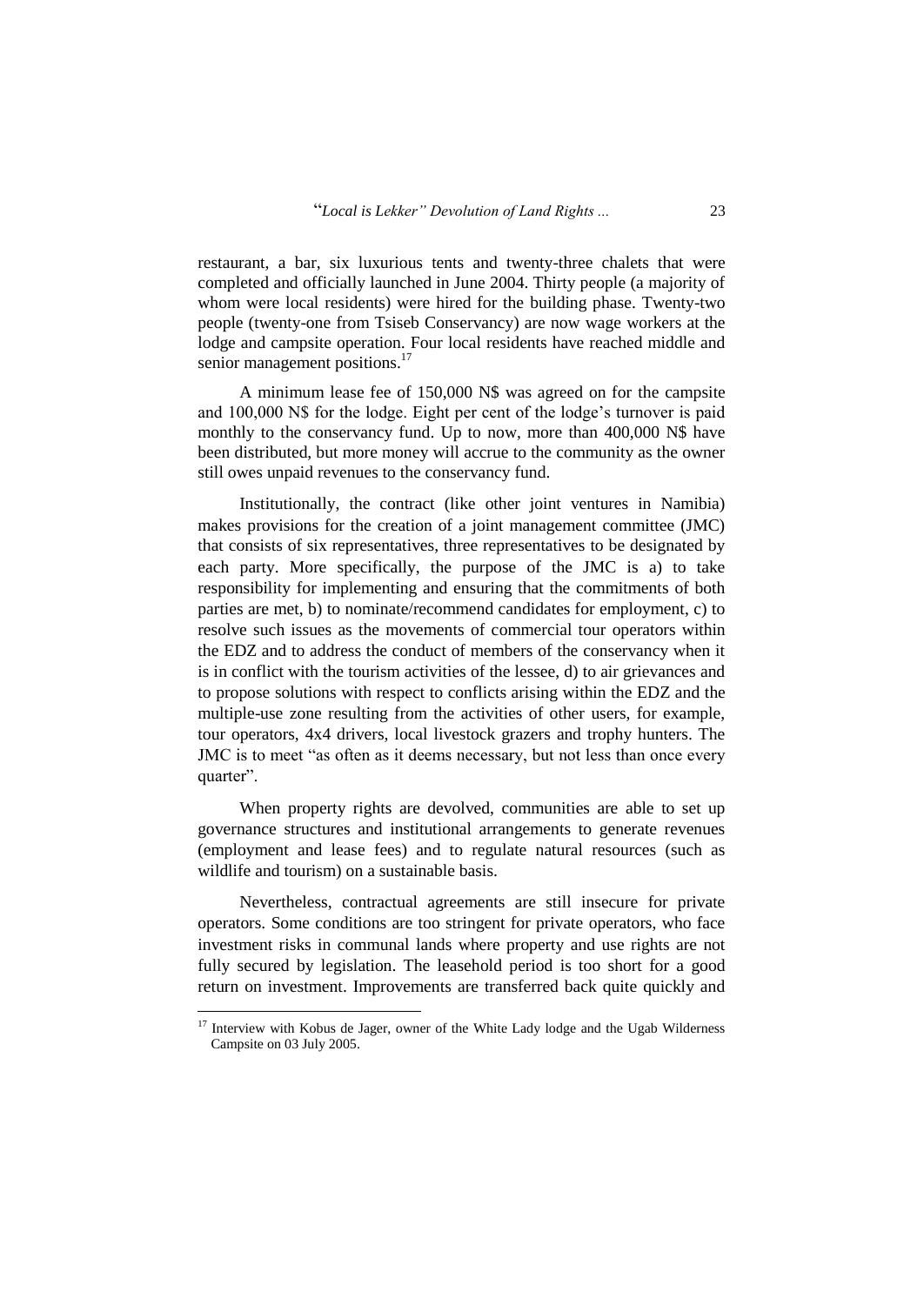thus operators must face all construction and operation risks without being secured. Moreover, the ROL remains in the conservancy"s name and cannot be used as collateral by the concessionaire for a bank loan. Contracts in an uncertain environment and based on specific assets are very unstable if no provision is made for risk-guarantee (Williamson 1985). Finally, private operators feel that NGOs are not behaving like honest brokers. Hence, the standard lease contract is in favour of the conservancies and long negotiations to reach a difficult agreement bring high *ex ante* transactions costs.

Monitoring contract compliance is also a costly process for both parties. JMCs are *de facto* quite unable to regulate conflicts concerning the agreement. This leads to high *ex post* transaction costs, which include 1) a long time to control the behaviour of the other party, 2) funds for hiring experts and lawyers and 3) time to solve problems arising from the implementation of the contract.

Monitoring behaviour is time-costly because opportunistic strategies are difficult to observe and information is asymmetrically in favour of the private operator. In Tsiseb, the operator failed to pay monthly lease fees that were due and the empowerment plan was not fully implemented. As the JMC did not meet from October 2004 to July 2005, the committee was unable to solve the problem. The lack of communication finally led to conflict. In July 2005, the conservancy threatened the operating company to unilaterally modify the contract by transferring the campsite operation back to the community. This highlights the instability of joint ventures.

In these situations, communities strongly rely on NGOs for support. NACOBTA and the WWF often send business advisors to the site to discuss and solve problems. Several meetings are organized between operator and conservancy and the business advisors serve as moderators in the discussion. Trips, accommodation, per diems and consultancy fees are all transaction costs associated with this costly conflict resolution process. Further, tendering, negotiation and monitoring institutional arrangements between the different actors are NGO-driven processes. This leads to a dependencysyndrome that jeopardizes the sustainability of rural development in communal lands in Namibia.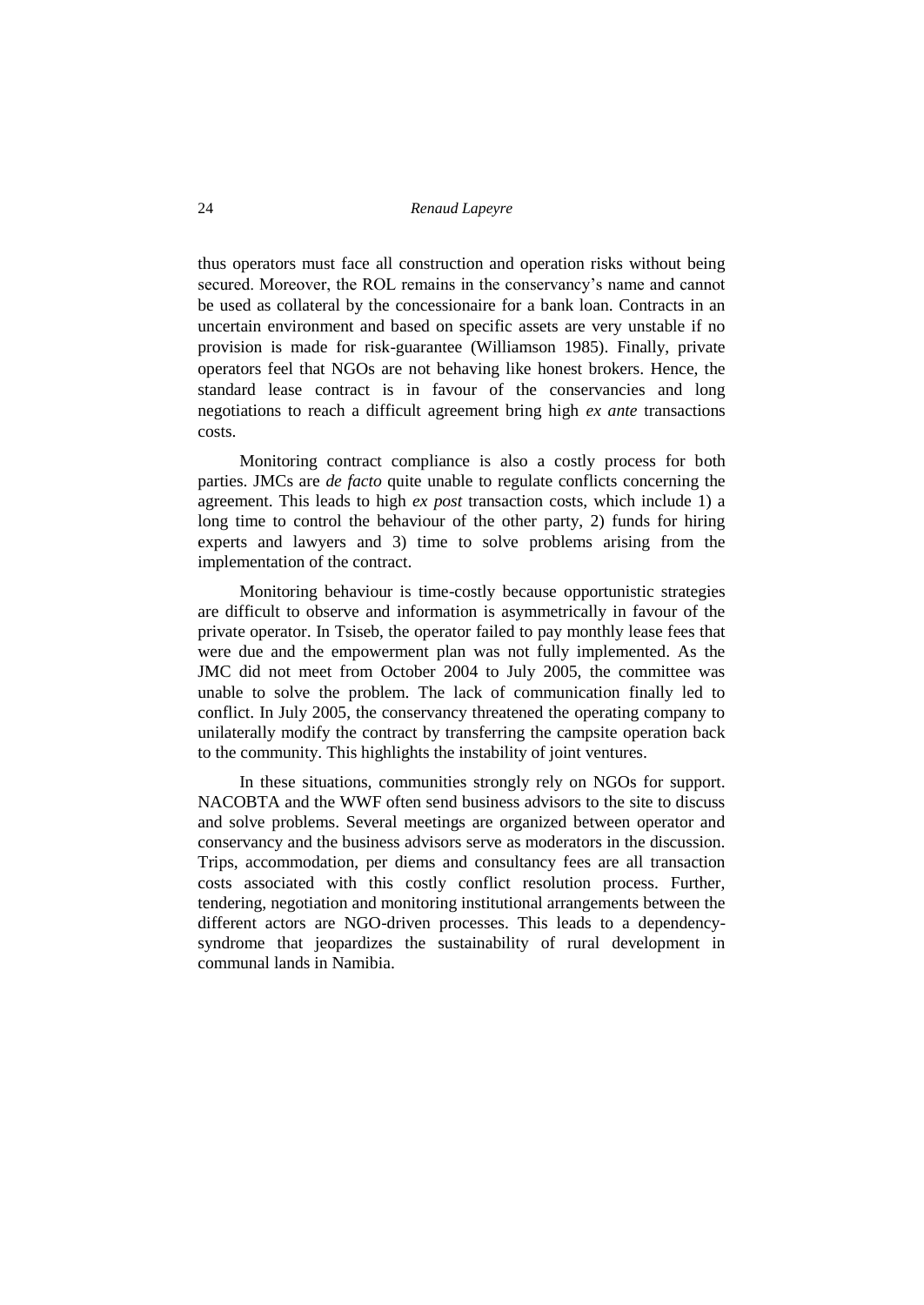### **5. Conclusion**

An institutional analysis of the governance of natural resources shows that various elements are essential to regulate natural assets and to utilize them on a sustainable basis. Multiple actors (private and public sector, communities, donors, NGOs) compete for the appropriation of resources following different rent-seeking strategies. Conflicts arise between stakeholders concerning the use of natural capital and this could lead to overexploitation and to unsustainable development. However, institutions do matter. By enhancing governance, they strengthen coordination between competing actors and reduce conflicts. By regulating groups of users, institutions can transform demographic growth, often seen as a challenge, into a great opportunity to build social capital and collective action. Williamson"s four-level model of institutions underlines the importance, first, to secure property rights for actors in order to clarify their strategies (Level II), then to regulate contracts and agreements in order to reduce transaction and governance costs (Level III). In Namibia, the communitybased natural resources management (CBNRM) approach and legislation devolved rights to community organizations (conservancies) for them to manage and use their own wildlife and tourism resources. From the mid-1990s, biodiversity, especially wildlife, has increased in north-west Namibia, where most of the conservancies are registered. Moreover, revenues have accrued to community funds through the utilization of natural specific assets situated in communal lands in Namibia. Trophy hunting and nature tourism are main sources of income for conservancies and help to cover the operating costs necessary to manage and monitor natural resources and to develop the rural economy, thus leading to a sustainable development.

Concerning tourism, hybrid forms of governance have appeared. Jointventure agreements are signed between conservancies, the State and the private sector in order to generate income from natural attractions.

However, institutional arrangements are still unstable. Community conflicts, rivalry between actors, uncertainty and opportunistic behaviours endanger the sustainability of institutions and rural development. Negotiations, discussions and decision-making processes are costly in terms of time and money. NGOs and international donors are predominant and even drive the whole approach. Endogenous development is thus weakened by this strong external support.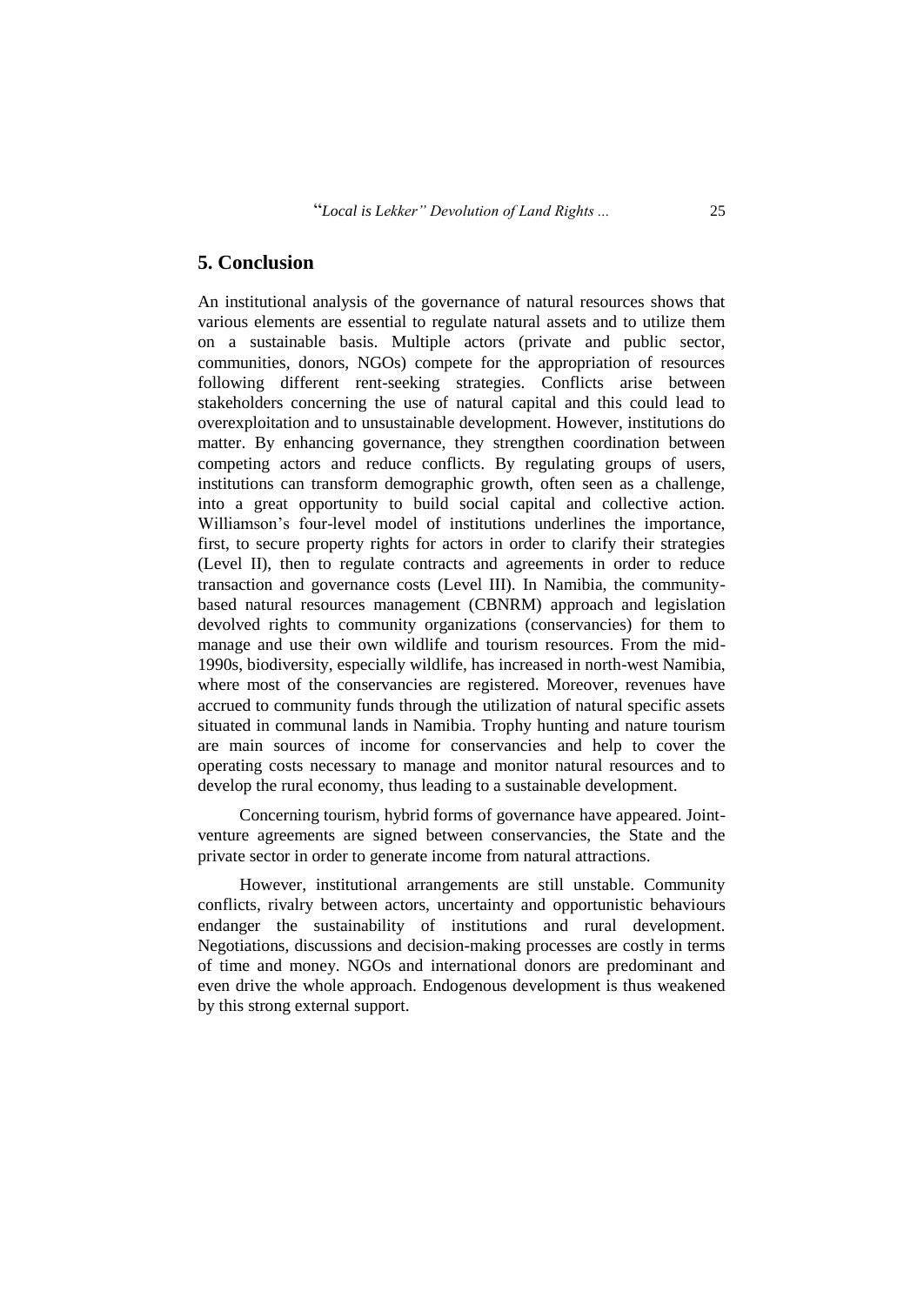It appears that sustainability requires profound land reform and a full devolution of rights to communities. Capacity-building and institutional development programmes should be parallel to a new indigenous entrepreneurship in order to move to a real 'conservation *by* the people' paradigm (Murombedzi 1998).

### **Bibliography**

- BALAND J. M, PLATTEAU J. P., 1996, *Halting Degradations of Natural Resources: Is there a Role for Rural Communities?* Oxford: Clarendon Press.
- BEHERA B., ENGEL S., 2006, "Institutional analysis of Joint-Forest Management in India: A new institutional economics approach", *Forest Policy & Economics*, 8, pp.350-362.
- BIRNER R., WITTMER H., 2000, "Co-Management of Natural Resources: A transaction Cost Economic Approach to Determine the Efficient Boundary of the State". *Proceedings of International Symposium of New Institutional Economics*, 22-24 September 2000, Tubingen, Germany.
- BROMLEY D., 1997, Property regimes in environmental economics. In: Bromley, D. (Eds.). *Yearbook of Environmental and Resource Economics 1997-1998*. Edward Elgar, Cheltenham.
- CORBETT A., JONES B., 2000, "The Legal Aspects of Governance in CBNRM in Namibia". Paper presented at the *2nd CASS/PLAAS Regional Meeting on the local aspects of governance in CBNRM* , University of Western Cape, 16-17 October, 2000. Cape Town.
- DEMSETZ H., 1967, "Toward a Theory of Property Rights". *The American Economic Review*, Vol.57, n° 2, pp. 347-359.
- HARDIN G., 1968, "The Tragedy of the Commons". *Science*, vol. 162, Issue 3859, pp.1243-1248.
- JONES B.T.B., 2003, "Policy, institutions and practice. The impact of Namibian CBNRM policy and legislation on rural livelihoods". *WILD Project working paper 25*. Windhoek.
- KARSENTY A., 1996, "La théorie foncière de la pensée économique : des physiocrates à la nouvelle économie institutionnelle", pp. 13-18. in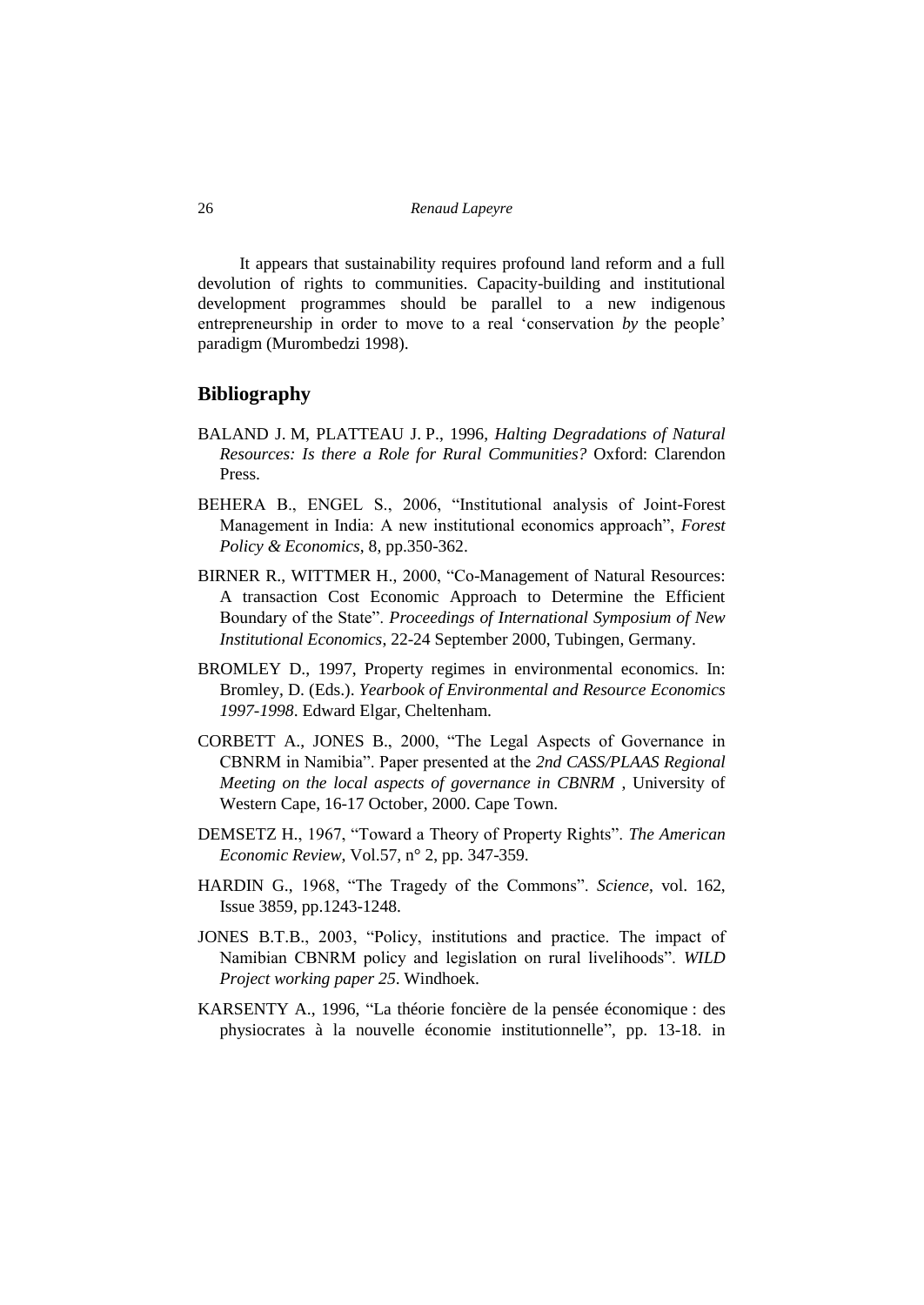LE ROY, E., KARSENTY, A., BERTRAND, A., 1996, *La sécurisation foncière en Afrique. Pour une gestion viable des ressources renouvelables*. Paris, Karthala. 388 p.

- LAPEYRE R., 2006, "Conflits d"usage et gouvernance décentralisée du tourisme en zones rurales namibiennes : peut-on privatiser le bien commun touristique ?", *Mondes En Développement*, Vol 34, n° 136, pp. 67-84.
- LAVIGNE DELVILLE Ph., 1998, "Privatiser ou sécuriser ?" pp. 28-35 in LAVIGNE DELVILLE, Ph. (Eds.), *Quelles politiques foncières pour l'Afrique rurale ? Réconcilier pratiques, légitimité et légalité*. Paris, Karthala et Coopération française. 744 p.
- LE ROY É., 1996, "La théorie des maîtrises foncières", pp. 59-76 in LE ROY É., KARSENTY A., BERTRAND A., 1996, *La sécurisation foncière en Afrique. Pour une gestion viable des ressources renouvelables*. Paris, Karthala. 388 p.
- MOSIMANE A., 2000, "An institutional analysis of the conflict between livestock and wildlife for grazing resources in the Torra Conservancy, Namibia". *SADC Natural Resource Management Programme*.
- MUROMBEDZI J., 1998, "The evolving context of community-based natural resource management in sub-saharan Africa in historical perspective". *International CBNRM Workshop*, Washington, 1998.
- NORTH D., 1993, "The Institutional Economics and Development". *[Economic History](http://ideas.repec.org/s/wpa/wuwpeh.html) 9309002, Economics Working Paper Archive EconWPA*.
- OSTROM E., 1990, *Governing the Commons: The Evolution of Institutions for Collective Action*. Cambridge University Press.
- OSTROM E., SCHLAGER E., 1992, "Property-Rights Regimes and Natural Resources: A Conceptual Analysis". *Land Economics*, 68 (3).
- PEJOVICH S., 1990, *The economics of property rights: Towards a theory of comparative systems*. London: Kluwer Academic Publishers.
- PLATTEAU J. P., 1998, "Une analyse des théories évolutionnistes des droits sur la terre", in LAVIGNE DELVILLE, Ph. (Eds), *Quelles politiques foncières pour l'Afrique rurale ? Réconcilier pratiques, légitimité et légalité*, Paris, Karthala et Coopération française, pp. 123-130.